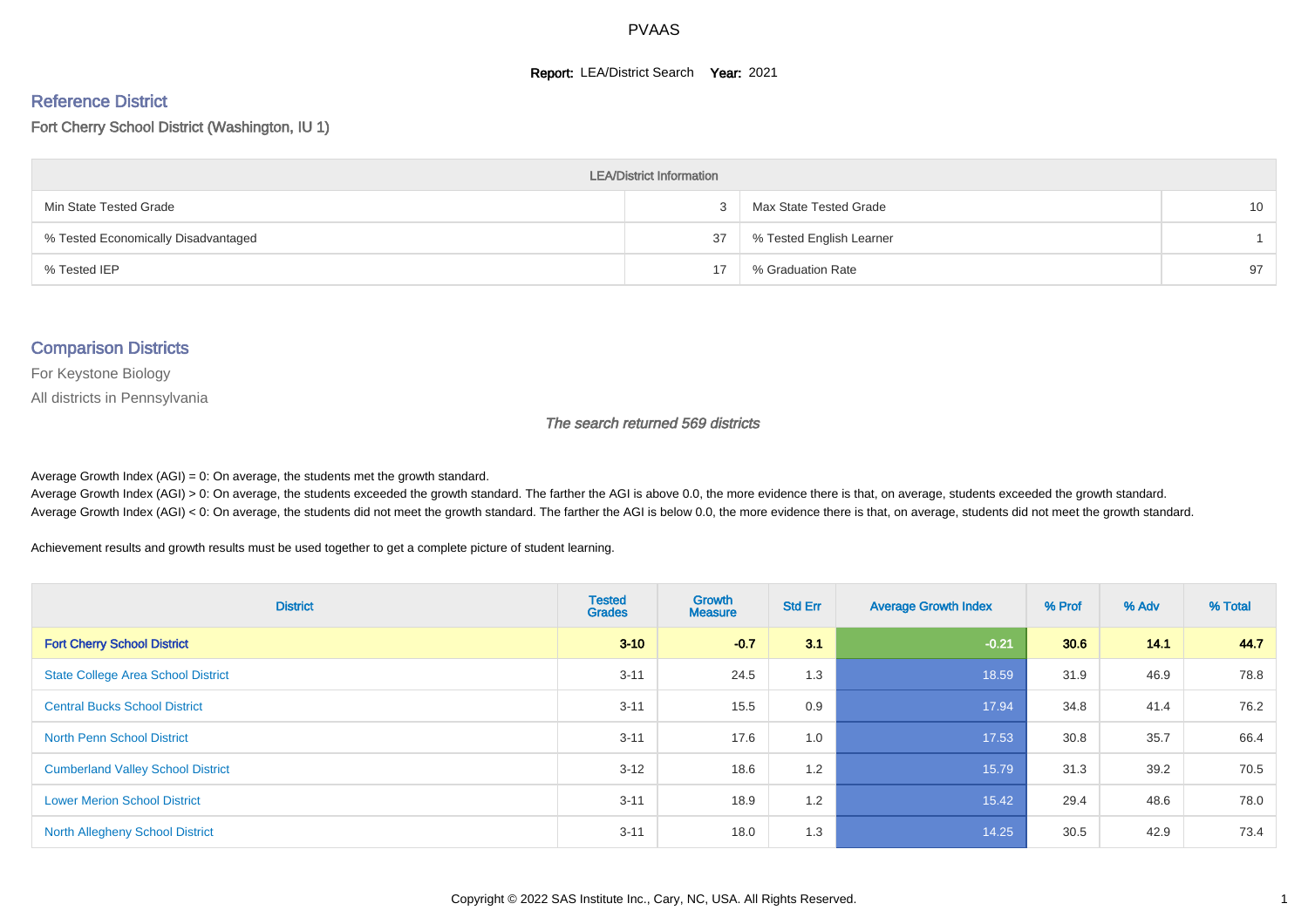| <b>District</b>                               | <b>Tested</b><br><b>Grades</b> | <b>Growth</b><br><b>Measure</b> | <b>Std Err</b> | <b>Average Growth Index</b> | % Prof | % Adv | % Total |
|-----------------------------------------------|--------------------------------|---------------------------------|----------------|-----------------------------|--------|-------|---------|
| <b>Fort Cherry School District</b>            | $3 - 10$                       | $-0.7$                          | 3.1            | $-0.21$                     | 30.6   | 14.1  | 44.7    |
| <b>Dallastown Area School District</b>        | $3 - 11$                       | 19.9                            | 1.4            | 14.14                       | 36.8   | 34.2  | 71.0    |
| <b>Spring-Ford Area School District</b>       | $3 - 11$                       | 16.6                            | 1.2            | 14.02                       | 30.4   | 45.3  | 75.7    |
| <b>Colonial School District</b>               | $3 - 11$                       | 22.1                            | 1.6            | 13.55                       | 27.2   | 43.5  | 70.6    |
| <b>Souderton Area School District</b>         | $3 - 11$                       | 18.5                            | 1.4            | 12.86                       | 39.2   | 31.2  | 70.4    |
| <b>Tyrone Area School District</b>            | $3 - 12$                       | 29.2                            | 2.3            | 12.86                       | 36.6   | 29.1  | 65.7    |
| <b>Council Rock School District</b>           | $3 - 11$                       | 13.5                            | 1.1            | 12.27                       | 32.0   | 35.4  | 67.4    |
| <b>Littlestown Area School District</b>       | $3 - 11$                       | 28.7                            | 2.4            | 11.83                       | 38.4   | 29.3  | 67.7    |
| <b>Warwick School District</b>                | $3 - 11$                       | 21.7                            | 1.8            | 11.76                       | 27.7   | 36.3  | 64.0    |
| <b>Hempfield School District</b>              | $3 - 11$                       | 13.4                            | 1.3            | 10.53                       | 29.9   | 36.8  | 66.7    |
| <b>Derry Township School District</b>         | $3 - 10$                       | 20.1                            | 2.0            | 10.20                       | 32.8   | 46.9  | 79.7    |
| <b>Loyalsock Township School District</b>     | $3 - 12$                       | 26.7                            | 2.7            | 9.92                        | 36.8   | 35.1  | 71.9    |
| New Hope-Solebury School District             | $3 - 11$                       | 28.8                            | 2.9            | 9.77                        | 31.6   | 50.0  | 81.6    |
| <b>Delaware Valley School District</b>        | $3 - 11$                       | 15.7                            | 1.6            | 9.62                        | 36.7   | 32.1  | 68.8    |
| Fox Chapel Area School District               | $3 - 11$                       | 17.6                            | 1.9            | 9.47                        | 22.9   | 52.0  | 74.9    |
| <b>Wayne Highlands School District</b>        | $3 - 11$                       | 22.5                            | 2.5            | 9.16                        | 33.8   | 40.4  | 74.2    |
| <b>Unionville-Chadds Ford School District</b> | $3 - 11$                       | 15.8                            | 1.7            | 9.12                        | 31.2   | 48.0  | 79.2    |
| Palmyra Area School District                  | $3 - 11$                       | 16.2                            | 1.8            | 9.02                        | 38.8   | 34.0  | 72.8    |
| <b>Marple Newtown School District</b>         | $3 - 11$                       | 20.6                            | 2.3            | 8.95                        | 31.1   | 42.7  | 73.8    |
| <b>Central York School District</b>           | $3 - 12$                       | 12.9                            | 1.5            | 8.64                        | 31.4   | 24.1  | 55.5    |
| <b>Saucon Valley School District</b>          | $3 - 11$                       | 18.9                            | 2.2            | 8.48                        | 26.0   | 39.6  | 65.6    |
| <b>Southern York County School District</b>   | $3 - 11$                       | 15.5                            | 1.8            | 8.48                        | 37.6   | 29.2  | 66.8    |
| <b>Upper Darby School District</b>            | $3 - 12$                       | 11.2                            | 1.4            | 8.28                        | 23.8   | 11.8  | 35.6    |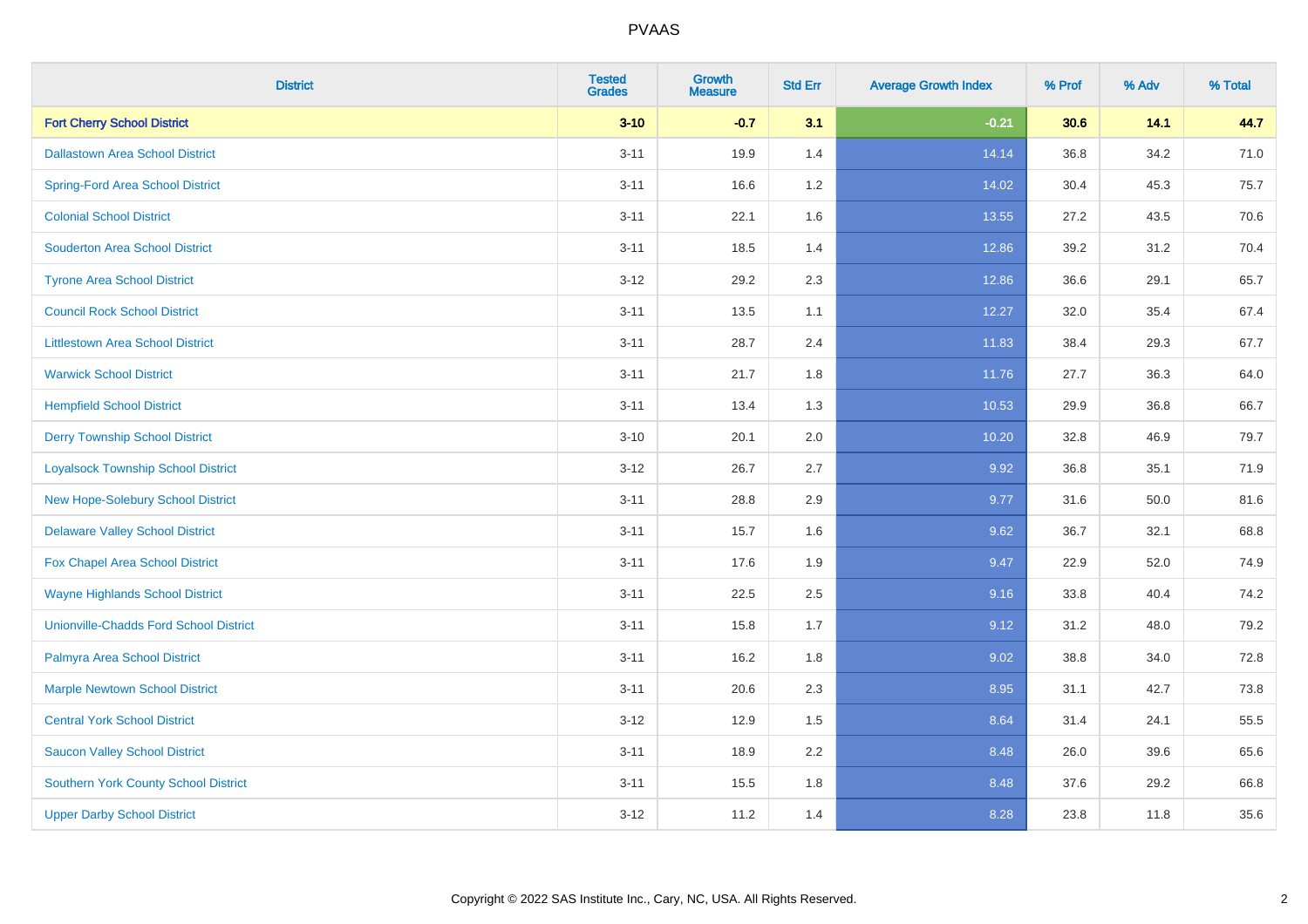| <b>District</b>                           | <b>Tested</b><br><b>Grades</b> | <b>Growth</b><br><b>Measure</b> | <b>Std Err</b> | <b>Average Growth Index</b> | % Prof | % Adv | % Total |
|-------------------------------------------|--------------------------------|---------------------------------|----------------|-----------------------------|--------|-------|---------|
| <b>Fort Cherry School District</b>        | $3 - 10$                       | $-0.7$                          | 3.1            | $-0.21$                     | 30.6   | 14.1  | 44.7    |
| <b>Collegium Charter School</b>           | $3 - 10$                       | 21.2                            | 2.6            | 8.18                        | 25.4   | 16.4  | 41.8    |
| <b>Peters Township School District</b>    | $3 - 11$                       | 14.1                            | 1.7            | 8.16                        | 35.2   | 41.6  | 76.8    |
| <b>Upper Saint Clair School District</b>  | $3 - 11$                       | 13.8                            | 1.8            | 7.86                        | 32.2   | 44.5  | 76.7    |
| <b>Mifflin County School District</b>     | $3 - 11$                       | 12.3                            | 1.6            | 7.69                        | 35.1   | 15.1  | 50.3    |
| <b>East Penn School District</b>          | $3 - 11$                       | 8.9                             | 1.2            | 7.61                        | 32.8   | 26.4  | 59.2    |
| <b>Manheim Township School District</b>   | $3 - 12$                       | 10.9                            | 1.5            | 7.51                        | 30.9   | 31.0  | 61.9    |
| <b>Mountain View School District</b>      | $3 - 11$                       | 24.2                            | 3.4            | 7.20                        | 45.8   | 37.3  | 83.0    |
| <b>Danville Area School District</b>      | $3 - 11$                       | 18.4                            | 2.6            | 7.19                        | 32.0   | 46.1  | 78.1    |
| <b>Upper Merion Area School District</b>  | $3 - 11$                       | 14.0                            | 2.0            | 7.15                        | 34.4   | 32.6  | 67.0    |
| <b>Whitehall-Coplay School District</b>   | $3 - 11$                       | 11.8                            | 1.7            | 7.06                        | 32.3   | 21.7  | 54.0    |
| <b>Camp Hill School District</b>          | $3 - 12$                       | 20.7                            | 2.9            | 7.00                        | 32.3   | 41.4  | 73.7    |
| <b>Methacton School District</b>          | $3 - 11$                       | 11.0                            | 1.6            | 6.94                        | 36.0   | 33.6  | 69.6    |
| <b>Millcreek Township School District</b> | $3 - 11$                       | 9.1                             | 1.4            | 6.61                        | 34.5   | 30.1  | 64.6    |
| <b>Neshaminy School District</b>          | $3 - 11$                       | 8.6                             | 1.3            | 6.56                        | 31.3   | 23.9  | 55.2    |
| <b>Manheim Central School District</b>    | $3 - 11$                       | 12.8                            | 2.0            | 6.52                        | 27.8   | 35.4  | 63.2    |
| <b>Cocalico School District</b>           | $3 - 11$                       | 12.3                            | 1.9            | 6.48                        | 28.2   | 32.3  | 60.5    |
| <b>Armstrong School District</b>          | $3 - 11$                       | 9.8                             | 1.6            | 6.22                        | 32.8   | 24.6  | 57.4    |
| <b>Tuscarora School District</b>          | $3 - 11$                       | 13.4                            | 2.2            | 6.20                        | 37.1   | 26.3  | 63.4    |
| <b>Franklin Regional School District</b>  | $3 - 11$                       | 11.3                            | 1.8            | 6.13                        | 30.0   | 35.0  | 65.0    |
| <b>Agora Cyber Charter School</b>         | $3 - 11$                       | 14.6                            | 2.4            | 6.03                        | 24.7   | 19.5  | 44.2    |
| <b>Indiana Area School District</b>       | $3 - 11$                       | 12.0                            | 2.0            | 5.98                        | 30.0   | 30.4  | 60.3    |
| <b>Punxsutawney Area School District</b>  | $3 - 11$                       | 15.8                            | 2.7            | 5.83                        | 18.6   | 29.0  | 47.6    |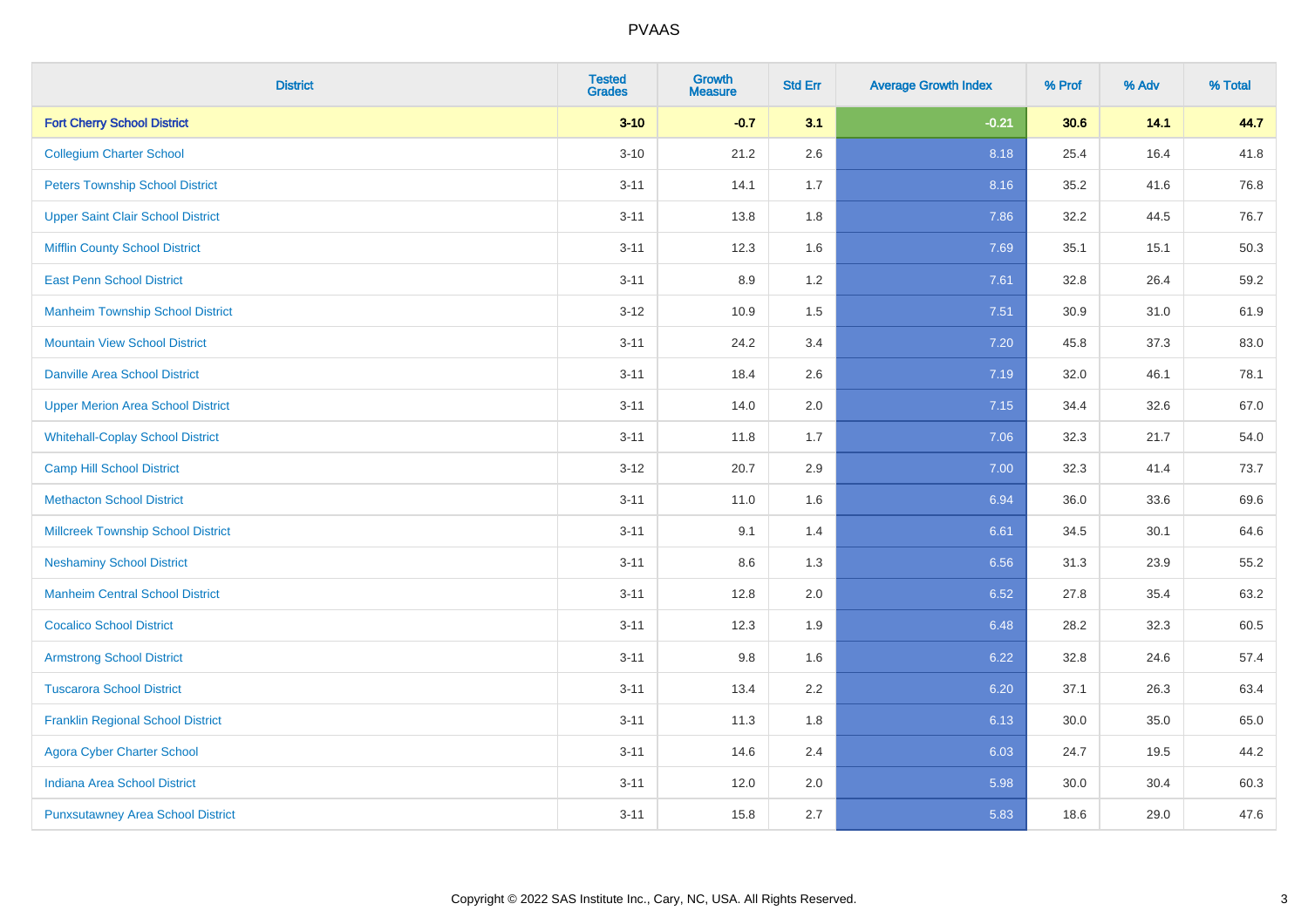| <b>District</b>                              | <b>Tested</b><br><b>Grades</b> | <b>Growth</b><br><b>Measure</b> | <b>Std Err</b> | <b>Average Growth Index</b> | % Prof | % Adv | % Total |
|----------------------------------------------|--------------------------------|---------------------------------|----------------|-----------------------------|--------|-------|---------|
| <b>Fort Cherry School District</b>           | $3 - 10$                       | $-0.7$                          | 3.1            | $-0.21$                     | 30.6   | 14.1  | 44.7    |
| <b>Blue Mountain School District</b>         | $3 - 10$                       | 12.2                            | 2.1            | 5.81                        | 30.7   | 26.1  | 56.8    |
| <b>Harbor Creek School District</b>          | $3 - 11$                       | 13.4                            | 2.3            | 5.80                        | 34.5   | 40.7  | 75.2    |
| <b>Pequea Valley School District</b>         | $3 - 11$                       | 18.0                            | 3.1            | 5.74                        | 29.2   | 37.5  | 66.7    |
| Lampeter-Strasburg School District           | $3 - 12$                       | 11.0                            | 1.9            | 5.69                        | 35.4   | 32.3  | 67.7    |
| <b>Hermitage School District</b>             | $3 - 12$                       | 14.0                            | 2.5            | 5.59                        | 34.0   | 27.0  | 61.0    |
| <b>Pine-Richland School District</b>         | $3 - 11$                       | 9.3                             | 1.7            | 5.56                        | 42.3   | 35.8  | 78.1    |
| Lake-Lehman School District                  | $3 - 11$                       | 14.9                            | 2.8            | 5.34                        | 25.8   | 22.5  | 48.3    |
| Penns Valley Area School District            | $3 - 12$                       | 14.1                            | 2.6            | 5.33                        | 29.6   | 23.3  | 52.9    |
| <b>Avon Grove School District</b>            | $3 - 10$                       | 7.6                             | 1.4            | 5.29                        | 33.7   | 33.2  | 67.0    |
| <b>Cornwall-Lebanon School District</b>      | $3 - 11$                       | 8.2                             | 1.6            | 5.24                        | 28.0   | 20.5  | 48.6    |
| <b>West Branch Area School District</b>      | $3 - 11$                       | 17.0                            | 3.3            | 5.20                        | 47.1   | 19.1  | 66.2    |
| <b>Fleetwood Area School District</b>        | $3 - 10$                       | 10.4                            | 2.0            | 5.19                        | 31.7   | 25.8  | 57.5    |
| <b>Pennridge School District</b>             | $3 - 10$                       | 7.4                             | 1.5            | 5.10                        | 32.0   | 27.6  | 59.6    |
| Pen Argyl Area School District               | $3-12$                         | 12.8                            | 2.5            | 5.10                        | 28.5   | 23.8  | 52.3    |
| <b>Berlin Brothersvalley School District</b> | $3 - 11$                       | 19.6                            | 4.0            | 4.93                        | 28.3   | 41.3  | 69.6    |
| <b>Easton Area School District</b>           | $3 - 12$                       | 6.3                             | 1.3            | 4.91                        | 24.1   | 13.0  | 37.1    |
| <b>Quaker Valley School District</b>         | $3 - 11$                       | 12.2                            | 2.5            | 4.90                        | 39.5   | 26.4  | 65.9    |
| <b>Belle Vernon Area School District</b>     | $3 - 11$                       | 11.1                            | 2.3            | 4.88                        | 31.6   | 25.4  | 57.1    |
| <b>Lehighton Area School District</b>        | $3 - 11$                       | 11.4                            | 2.4            | 4.84                        | 30.5   | 24.9  | 55.3    |
| <b>Iroquois School District</b>              | $3 - 11$                       | 13.6                            | 2.8            | 4.83                        | 33.3   | 16.0  | 49.4    |
| <b>Penn Manor School District</b>            | $3 - 11$                       | 7.1                             | 1.5            | 4.82                        | 26.7   | 20.5  | 47.2    |
| <b>Lakeland School District</b>              | $3 - 11$                       | 13.3                            | 2.8            | 4.80                        | 22.2   | 21.2  | 43.4    |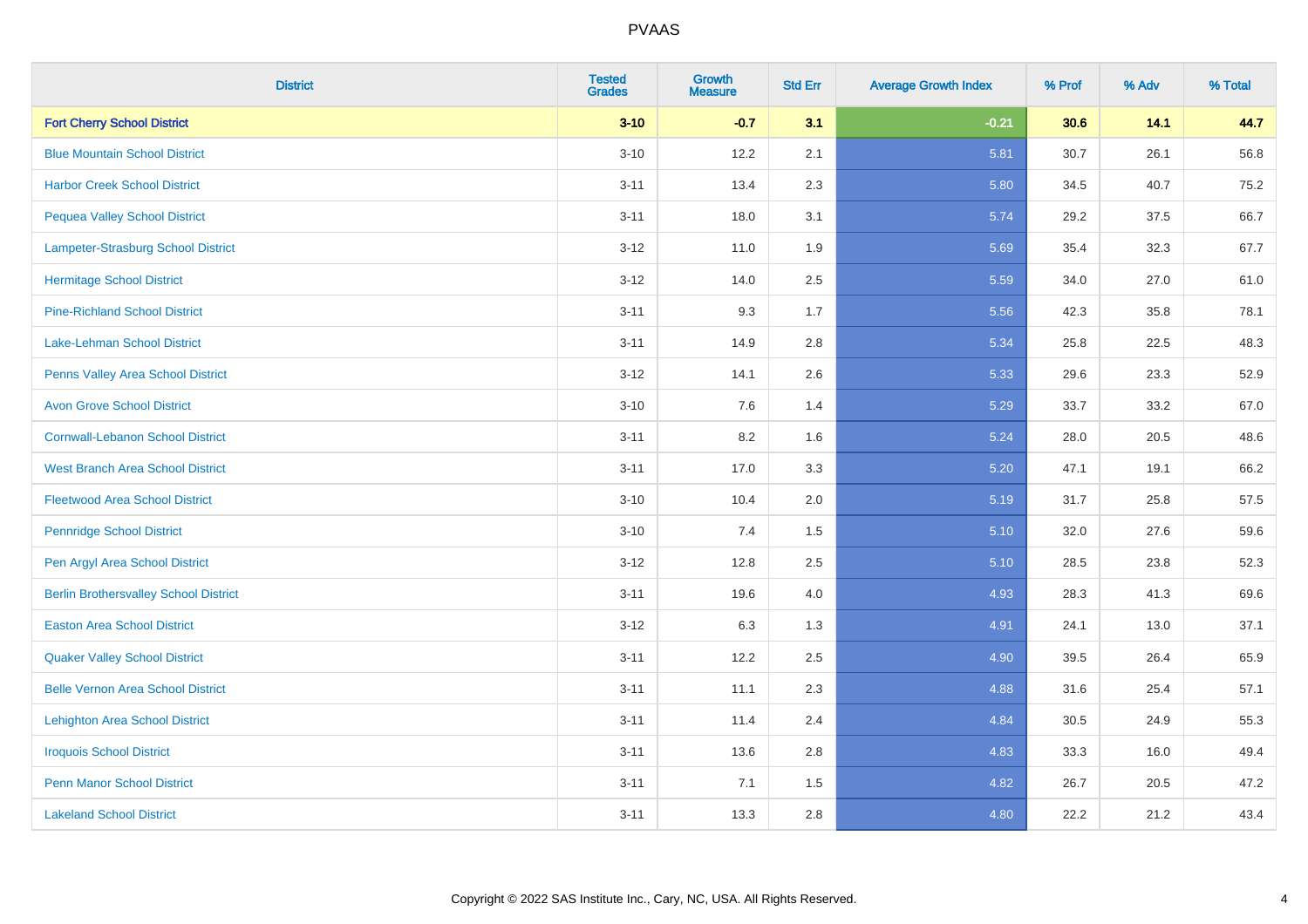| <b>District</b>                                | <b>Tested</b><br><b>Grades</b> | <b>Growth</b><br><b>Measure</b> | <b>Std Err</b> | <b>Average Growth Index</b> | % Prof | % Adv | % Total |
|------------------------------------------------|--------------------------------|---------------------------------|----------------|-----------------------------|--------|-------|---------|
| <b>Fort Cherry School District</b>             | $3 - 10$                       | $-0.7$                          | 3.1            | $-0.21$                     | 30.6   | 14.1  | 44.7    |
| <b>West Perry School District</b>              | $3 - 11$                       | 11.0                            | 2.3            | 4.76                        | 26.9   | 20.5  | 47.4    |
| <b>Stroudsburg Area School District</b>        | $3 - 11$                       | 7.5                             | 1.6            | 4.70                        | 30.4   | 18.3  | 48.7    |
| Northern York County School District           | $3 - 11$                       | 8.4                             | 1.8            | 4.63                        | 24.3   | 23.1  | 47.4    |
| <b>Conewago Valley School District</b>         | $3 - 12$                       | 7.6                             | 1.7            | 4.46                        | 41.3   | 19.4  | 60.6    |
| <b>Montrose Area School District</b>           | $3 - 10$                       | 12.3                            | 2.8            | 4.41                        | 37.8   | 28.9  | 66.7    |
| <b>Pennsbury School District</b>               | $3 - 11$                       | 5.6                             | 1.3            | 4.38                        | 37.7   | 27.7  | 65.4    |
| <b>Lower Moreland Township School District</b> | $3 - 11$                       | 8.7                             | 2.0            | 4.35                        | 38.2   | 33.2  | 71.4    |
| <b>West Allegheny School District</b>          | $3 - 12$                       | 8.6                             | 2.0            | 4.34                        | 37.3   | 27.2  | 64.5    |
| <b>Coudersport Area School District</b>        | $3 - 11$                       | 14.8                            | 3.4            | 4.33                        | 34.7   | 28.0  | 62.7    |
| Maritime Academy Charter School                | $3 - 10$                       | 13.2                            | 3.1            | 4.29                        | 24.0   | 1.3   | 25.3    |
| <b>Wallenpaupack Area School District</b>      | $3 - 11$                       | 8.8                             | 2.1            | 4.28                        | 28.5   | 18.9  | 47.4    |
| Pennsylvania Leadership Charter School         | $3 - 11$                       | 8.0                             | 1.9            | 4.22                        | 33.1   | 27.8  | 60.9    |
| <b>Elizabethtown Area School District</b>      | $3 - 12$                       | 7.1                             | 1.7            | 4.19                        | 36.4   | 27.6  | 64.0    |
| <b>Laurel School District</b>                  | $3 - 11$                       | 13.0                            | 3.1            | 4.19                        | 30.3   | 15.7  | 46.1    |
| <b>Valley View School District</b>             | $3 - 11$                       | 9.3                             | 2.2            | 4.18                        | 26.6   | 23.1  | 49.7    |
| <b>Ephrata Area School District</b>            | $3 - 11$                       | $6.8\,$                         | 1.7            | 4.08                        | 31.6   | 17.1  | 48.8    |
| Downingtown Area School District               | $3 - 11$                       | 4.4                             | 1.1            | 4.06                        | 30.1   | 32.0  | 62.2    |
| <b>Radnor Township School District</b>         | $3 - 12$                       | 7.5                             | 1.9            | 4.03                        | 33.0   | 38.3  | 71.3    |
| <b>Abington Heights School District</b>        | $3 - 11$                       | $6.7\,$                         | 1.7            | 4.00                        | 33.8   | 31.7  | 65.5    |
| Phoenixville Area School District              | $3 - 11$                       | 7.3                             | 1.8            | 3.96                        | 32.3   | 27.6  | 59.8    |
| <b>Dallas School District</b>                  | $3 - 11$                       | 8.1                             | 2.1            | 3.87                        | 32.4   | 22.4  | 54.8    |
| <b>Warrior Run School District</b>             | $3 - 11$                       | 10.5                            | 2.7            | 3.86                        | 34.1   | 16.8  | 50.9    |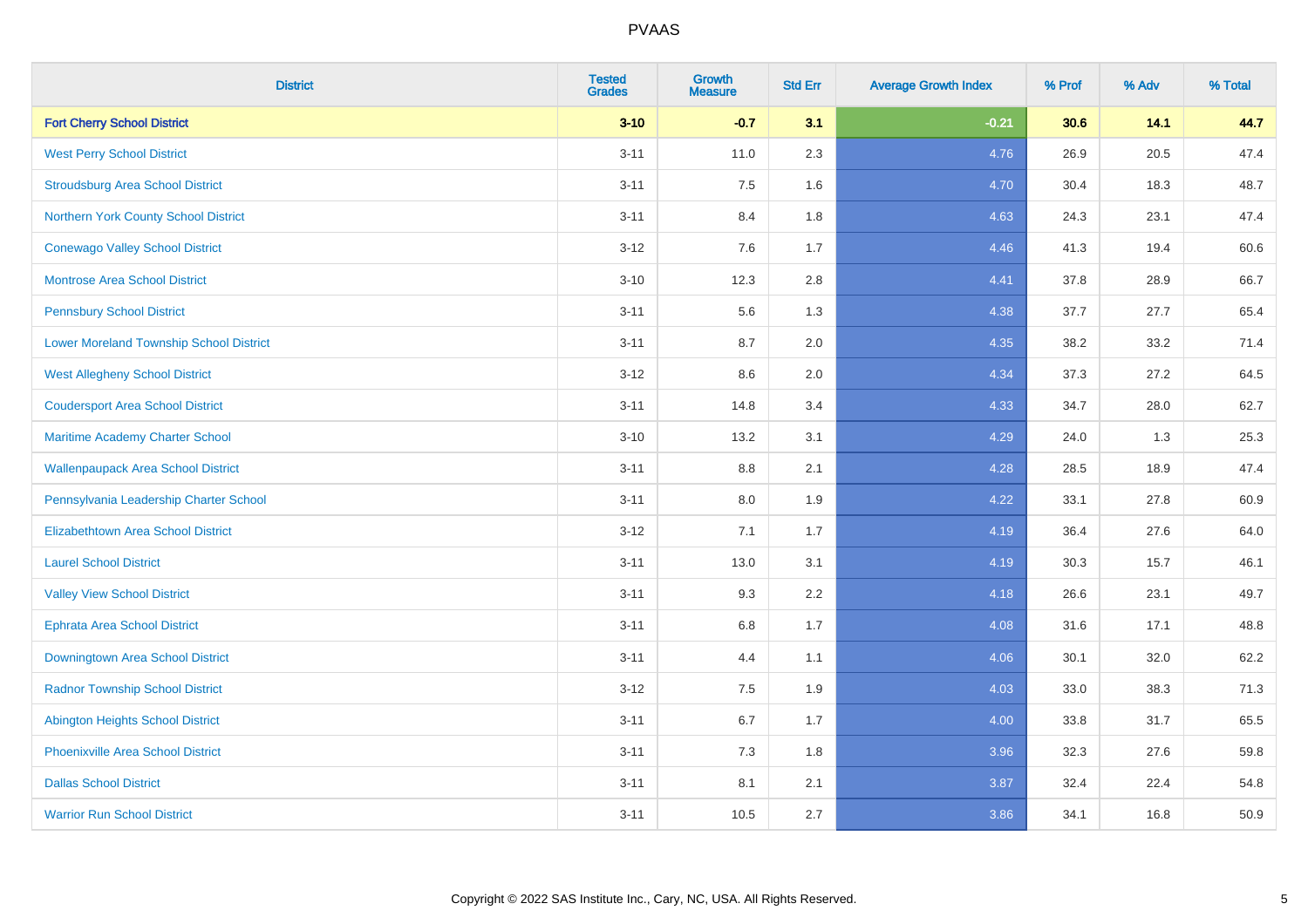| <b>District</b>                            | <b>Tested</b><br><b>Grades</b> | <b>Growth</b><br><b>Measure</b> | <b>Std Err</b> | <b>Average Growth Index</b> | % Prof | % Adv   | % Total  |
|--------------------------------------------|--------------------------------|---------------------------------|----------------|-----------------------------|--------|---------|----------|
| <b>Fort Cherry School District</b>         | $3 - 10$                       | $-0.7$                          | 3.1            | $-0.21$                     | 30.6   | 14.1    | 44.7     |
| <b>Hazleton Area School District</b>       | $3 - 11$                       | 6.0                             | 1.6            | 3.85                        | 20.5   | $9.0\,$ | 29.5     |
| <b>Juniata County School District</b>      | $3 - 12$                       | 7.7                             | 2.0            | 3.81                        | 22.9   | 18.9    | 41.8     |
| <b>Hampton Township School District</b>    | $3 - 11$                       | 7.4                             | 2.0            | 3.79                        | 37.9   | 39.2    | 77.0     |
| <b>Dover Area School District</b>          | $3 - 12$                       | 7.1                             | 1.9            | 3.78                        | 33.0   | 18.7    | 51.7     |
| <b>Spring Cove School District</b>         | $3 - 11$                       | 9.1                             | 2.4            | 3.77                        | 31.8   | 25.4    | 57.1     |
| <b>Reading School District</b>             | $3 - 11$                       | 4.3                             | $1.2$          | 3.71                        | 16.8   | 6.0     | 22.8     |
| <b>William Penn School District</b>        | $3 - 12$                       | 7.0                             | 1.9            | 3.61                        | 14.0   | 7.2     | 21.3     |
| <b>Tredyffrin-Easttown School District</b> | $3 - 10$                       | 8.7                             | 2.4            | 3.57                        | 35.2   | 35.8    | 71.0     |
| Oil City Area School District              | $3 - 11$                       | 8.6                             | 2.4            | 3.56                        | 29.1   | 13.1    | 42.2     |
| <b>York Suburban School District</b>       | $3 - 11$                       | 7.4                             | 2.1            | 3.55                        | 24.9   | 31.2    | 56.1     |
| <b>North Pocono School District</b>        | $3 - 11$                       | 13.1                            | 3.7            | 3.54                        | 31.4   | 33.3    | 64.7     |
| <b>Mars Area School District</b>           | $3 - 10$                       | 6.6                             | 1.9            | 3.45                        | 36.7   | 32.4    | 69.1     |
| <b>Fairview School District</b>            | $3 - 11$                       | 8.3                             | 2.4            | 3.43                        | 41.9   | 34.9    | 76.7     |
| Wilmington Area School District            | $3 - 11$                       | 11.1                            | 3.3            | 3.37                        | 29.8   | 26.2    | 56.0     |
| <b>Conrad Weiser Area School District</b>  | $3 - 11$                       | 7.1                             | 2.1            | 3.34                        | 28.2   | 14.4    | 42.6     |
| <b>Bellefonte Area School District</b>     | $3 - 11$                       | 6.7                             | 2.0            | 3.34                        | 28.8   | 21.5    | $50.2\,$ |
| <b>Kutztown Area School District</b>       | $3 - 12$                       | 9.3                             | 2.8            | 3.34                        | 38.5   | 14.6    | 53.2     |
| South Fayette Township School District     | $3 - 11$                       | $6.0\,$                         | 1.8            | 3.33                        | 32.2   | 38.3    | 70.5     |
| <b>Steel Valley School District</b>        | $3 - 11$                       | 11.1                            | 3.3            | 3.33                        | 34.8   | 10.1    | 44.9     |
| <b>Upper Dauphin Area School District</b>  | $3 - 11$                       | 16.5                            | 5.1            | 3.26                        | 37.5   | 26.8    | 64.3     |
| <b>Penncrest School District</b>           | $3 - 11$                       | 6.0                             | 1.9            | 3.24                        | 31.1   | 16.9    | 48.0     |
| <b>Apollo-Ridge School District</b>        | $3-12$                         | 9.5                             | 3.0            | 3.23                        | 34.0   | 9.4     | 43.4     |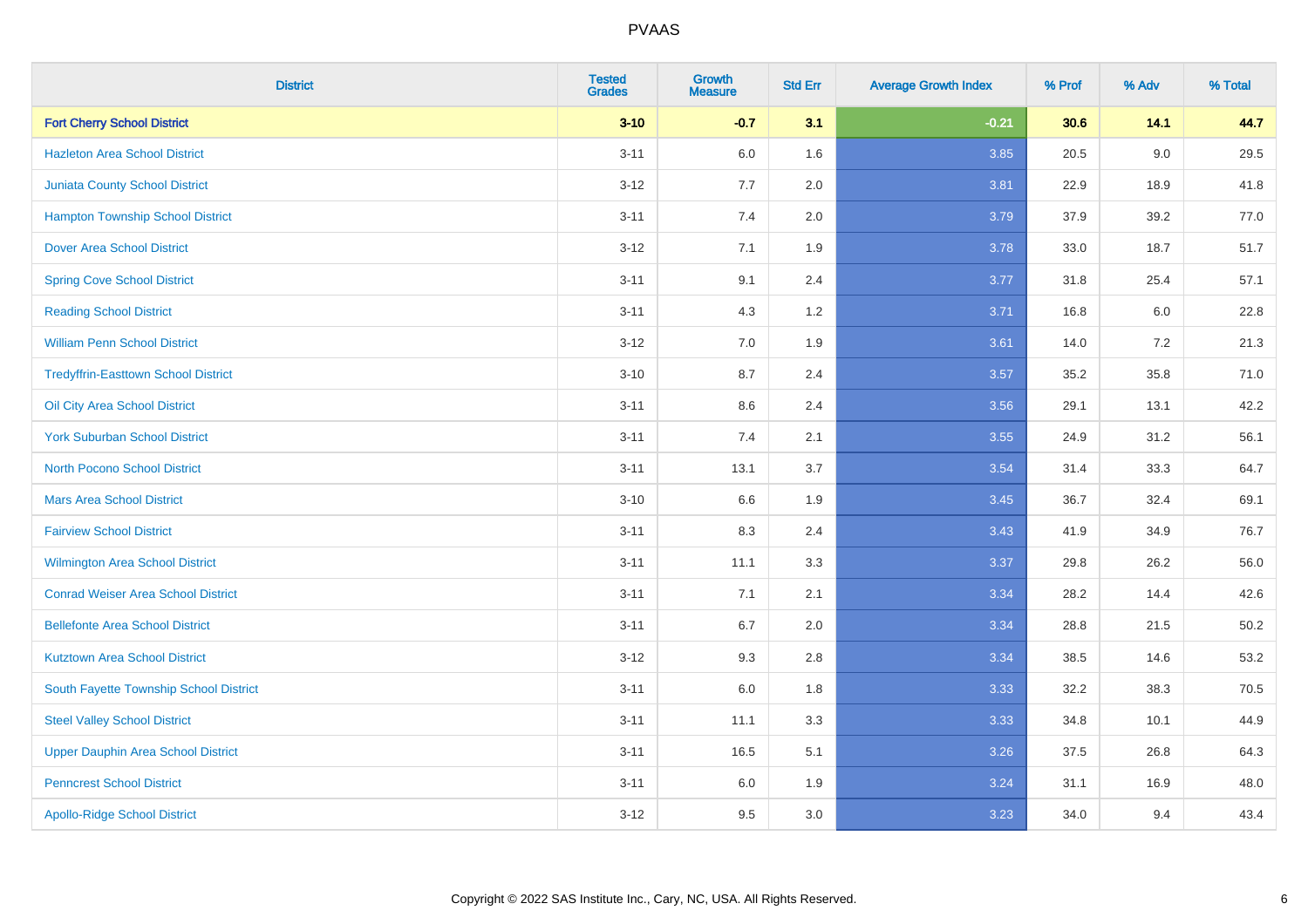| <b>District</b>                                    | <b>Tested</b><br><b>Grades</b> | <b>Growth</b><br><b>Measure</b> | <b>Std Err</b> | <b>Average Growth Index</b> | % Prof | % Adv | % Total |
|----------------------------------------------------|--------------------------------|---------------------------------|----------------|-----------------------------|--------|-------|---------|
| <b>Fort Cherry School District</b>                 | $3 - 10$                       | $-0.7$                          | 3.1            | $-0.21$                     | 30.6   | 14.1  | 44.7    |
| <b>Avon Grove Charter School</b>                   | $3 - 11$                       | 9.8                             | 3.1            | 3.18                        | 32.4   | 26.0  | 58.4    |
| 21st Century Cyber Charter School                  | $6 - 12$                       | 6.6                             | 2.1            | 3.16                        | 29.0   | 21.8  | 50.8    |
| <b>Greenwood School District</b>                   | $3 - 11$                       | 11.3                            | 3.6            | 3.14                        | 31.2   | 32.8  | 63.9    |
| Capital Area School for the Arts Charter School    | $9 - 11$                       | 14.2                            | 4.5            | 3.13                        | 27.5   | 30.0  | 57.5    |
| <b>Kane Area School District</b>                   | $3 - 10$                       | 8.8                             | 2.9            | 3.07                        | 31.4   | 19.8  | 51.2    |
| <b>Upper Perkiomen School District</b>             | $3 - 11$                       | 5.7                             | 1.9            | 3.04                        | 25.4   | 19.9  | 45.4    |
| <b>Lower Dauphin School District</b>               | $3 - 11$                       | 5.3                             | 1.8            | 3.03                        | 30.6   | 26.8  | 57.5    |
| Allegheny-Clarion Valley School District           | $3 - 10$                       | 12.3                            | 4.1            | 3.03                        | 33.3   | 19.0  | 52.4    |
| <b>Line Mountain School District</b>               | $3 - 11$                       | 11.7                            | 3.9            | 3.01                        | 40.4   | 42.3  | 82.7    |
| <b>Bald Eagle Area School District</b>             | $3 - 11$                       | 7.6                             | 2.5            | 3.00                        | 31.6   | 15.6  | 47.3    |
| <b>Canton Area School District</b>                 | $3 - 11$                       | 8.4                             | 2.9            | 2.92                        | 13.8   | 23.0  | 36.8    |
| South Butler County School District                | $3 - 10$                       | 6.3                             | 2.2            | 2.80                        | 37.8   | 19.2  | 57.0    |
| <b>Great Valley School District</b>                | $3 - 11$                       | 5.4                             | 2.0            | 2.77                        | 33.8   | 33.5  | 67.3    |
| <b>Donegal School District</b>                     | $3 - 12$                       | 5.9                             | 2.2            | 2.72                        | 34.1   | 23.1  | 57.2    |
| <b>Tamaqua Area School District</b>                | $3 - 12$                       | 6.5                             | 2.4            | 2.72                        | 34.3   | 17.5  | 51.8    |
| <b>Crawford Central School District</b>            | $3 - 11$                       | 5.7                             | 2.1            | 2.71                        | 26.4   | 15.8  | 42.1    |
| Saint Marys Area School District                   | $3 - 11$                       | 6.0                             | 2.2            | 2.69                        | 35.4   | 18.3  | 53.7    |
| <b>Bedford Area School District</b>                | $3 - 11$                       | 6.4                             | 2.4            | 2.68                        | 31.0   | 20.6  | 51.6    |
| <b>Commonwealth Charter Academy Charter School</b> | $3 - 10$                       | 4.2                             | 1.6            | 2.68                        | 27.0   | 15.6  | 42.5    |
| <b>Palisades School District</b>                   | $3 - 11$                       | 7.7                             | 2.9            | 2.66                        | 27.8   | 20.3  | 48.1    |
| Northern Tioga School District                     | $3 - 12$                       | 6.8                             | 2.6            | 2.64                        | 25.0   | 16.9  | 41.9    |
| <b>Homer-Center School District</b>                | $3 - 11$                       | 8.8                             | 3.5            | 2.53                        | 38.0   | 17.7  | 55.8    |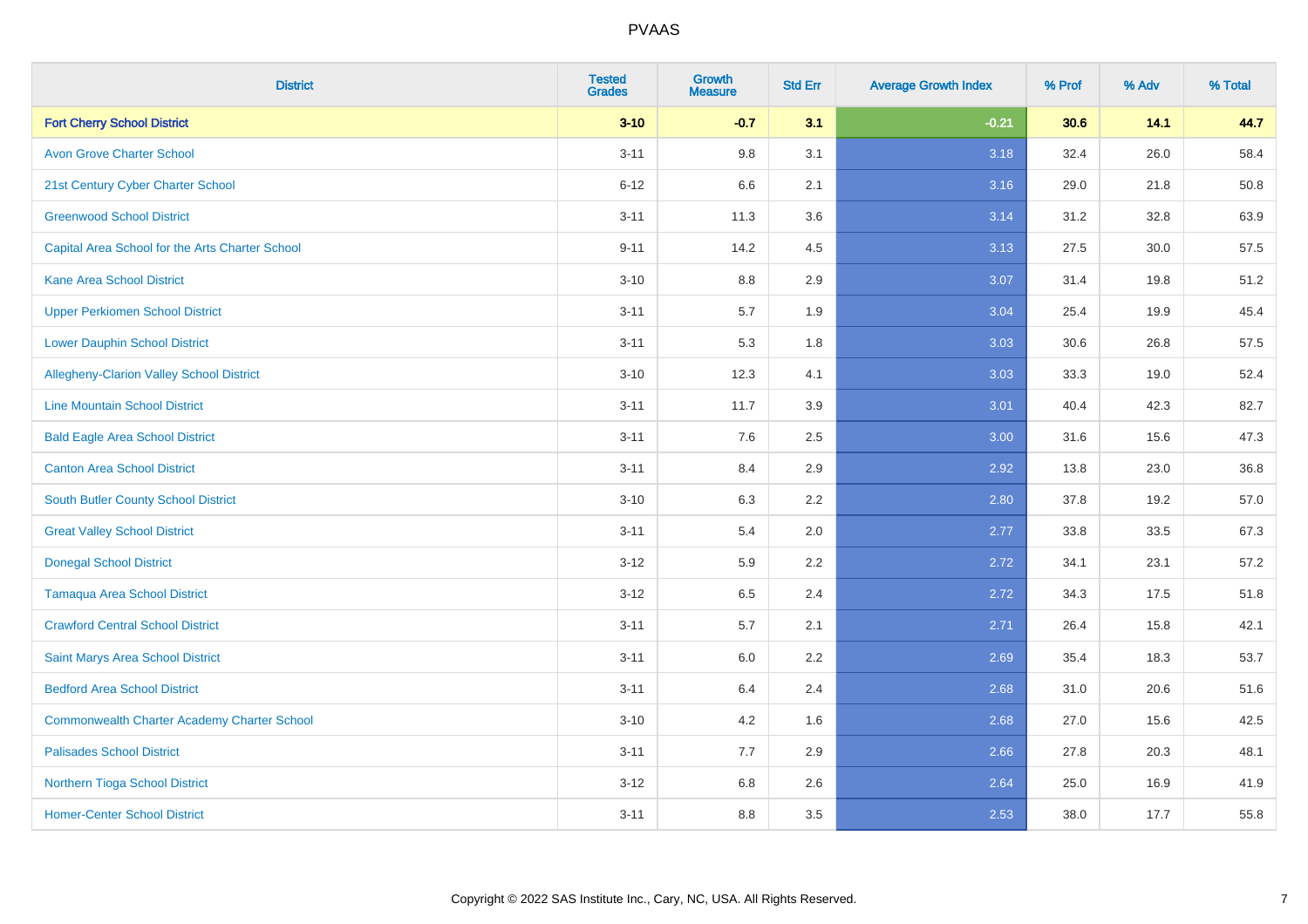| <b>District</b>                                | <b>Tested</b><br><b>Grades</b> | <b>Growth</b><br><b>Measure</b> | <b>Std Err</b> | <b>Average Growth Index</b> | % Prof | % Adv | % Total |
|------------------------------------------------|--------------------------------|---------------------------------|----------------|-----------------------------|--------|-------|---------|
| <b>Fort Cherry School District</b>             | $3 - 10$                       | $-0.7$                          | 3.1            | $-0.21$                     | 30.6   | 14.1  | 44.7    |
| Northern Lehigh School District                | $3 - 12$                       | 6.1                             | 2.5            | 2.42                        | 21.4   | 18.0  | 39.3    |
| <b>Bentworth School District</b>               | $3 - 11$                       | 7.0                             | 3.0            | 2.36                        | 26.6   | 17.0  | 43.6    |
| <b>Red Lion Area School District</b>           | $3 - 11$                       | 4.5                             | 1.9            | 2.31                        | 32.3   | 21.5  | 53.8    |
| Huntingdon Area School District                | $3 - 11$                       | 5.8                             | 2.6            | 2.28                        | 27.8   | 17.4  | 45.2    |
| <b>Brandywine Heights Area School District</b> | $3 - 11$                       | 5.8                             | 2.6            | 2.27                        | 27.7   | 28.6  | 56.2    |
| East Pennsboro Area School District            | $3 - 11$                       | 4.8                             | 2.1            | 2.26                        | 36.8   | 16.9  | 53.7    |
| <b>Wallingford-Swarthmore School District</b>  | $3 - 10$                       | 5.0                             | 2.2            | 2.25                        | 33.3   | 37.1  | 70.4    |
| <b>Glendale School District</b>                | $3 - 10$                       | 7.9                             | 3.5            | 2.25                        | 42.6   | 9.3   | 51.8    |
| <b>Blue Ridge School District</b>              | $3 - 11$                       | 8.3                             | 3.7            | 2.24                        | 29.6   | 9.3   | 38.9    |
| <b>Mastery Charter School - Hardy Williams</b> | $3 - 11$                       | 6.6                             | 3.0            | 2.21                        | 24.7   | 1.2   | 25.9    |
| <b>Brookville Area School District</b>         | $3 - 11$                       | $6.8\,$                         | 3.1            | 2.19                        | 46.1   | 14.6  | 60.7    |
| <b>Mckeesport Area School District</b>         | $3 - 12$                       | 4.6                             | 2.2            | 2.14                        | 21.1   | 4.4   | 25.5    |
| <b>Muncy School District</b>                   | $3 - 11$                       | 6.9                             | 3.3            | 2.12                        | 37.6   | 18.8  | 56.4    |
| Northeastern York School District              | $3 - 11$                       | $3.8\,$                         | 1.8            | 2.11                        | 32.7   | 21.0  | 53.7    |
| Northampton Area School District               | $3 - 11$                       | 3.2                             | 1.5            | 2.05                        | 29.8   | 17.9  | 47.7    |
| <b>Keystone Central School District</b>        | $3 - 11$                       | 3.6                             | 1.8            | 2.04                        | 27.1   | 14.6  | 41.8    |
| <b>Benton Area School District</b>             | $3 - 10$                       | 8.1                             | 4.0            | 2.01                        | 35.7   | 28.6  | 64.3    |
| Pennsylvania Distance Learning Charter School  | $3 - 12$                       | 6.8                             | 3.4            | 1.99                        | 19.8   | 6.2   | 25.9    |
| <b>South Middleton School District</b>         | $3 - 11$                       | 4.4                             | 2.2            | 1.95                        | 31.1   | 16.4  | 47.5    |
| <b>Oswayo Valley School District</b>           | $3-12$                         | 9.9                             | 5.1            | 1.93                        | 26.5   | 44.1  | 70.6    |
| <b>Spring Grove Area School District</b>       | $3 - 11$                       | 3.9                             | 2.0            | 1.90                        | 30.0   | 23.0  | 53.0    |
| Eastern Lebanon County School District         | $3 - 11$                       | 4.0                             | 2.1            | 1.89                        | 23.5   | 11.5  | 35.0    |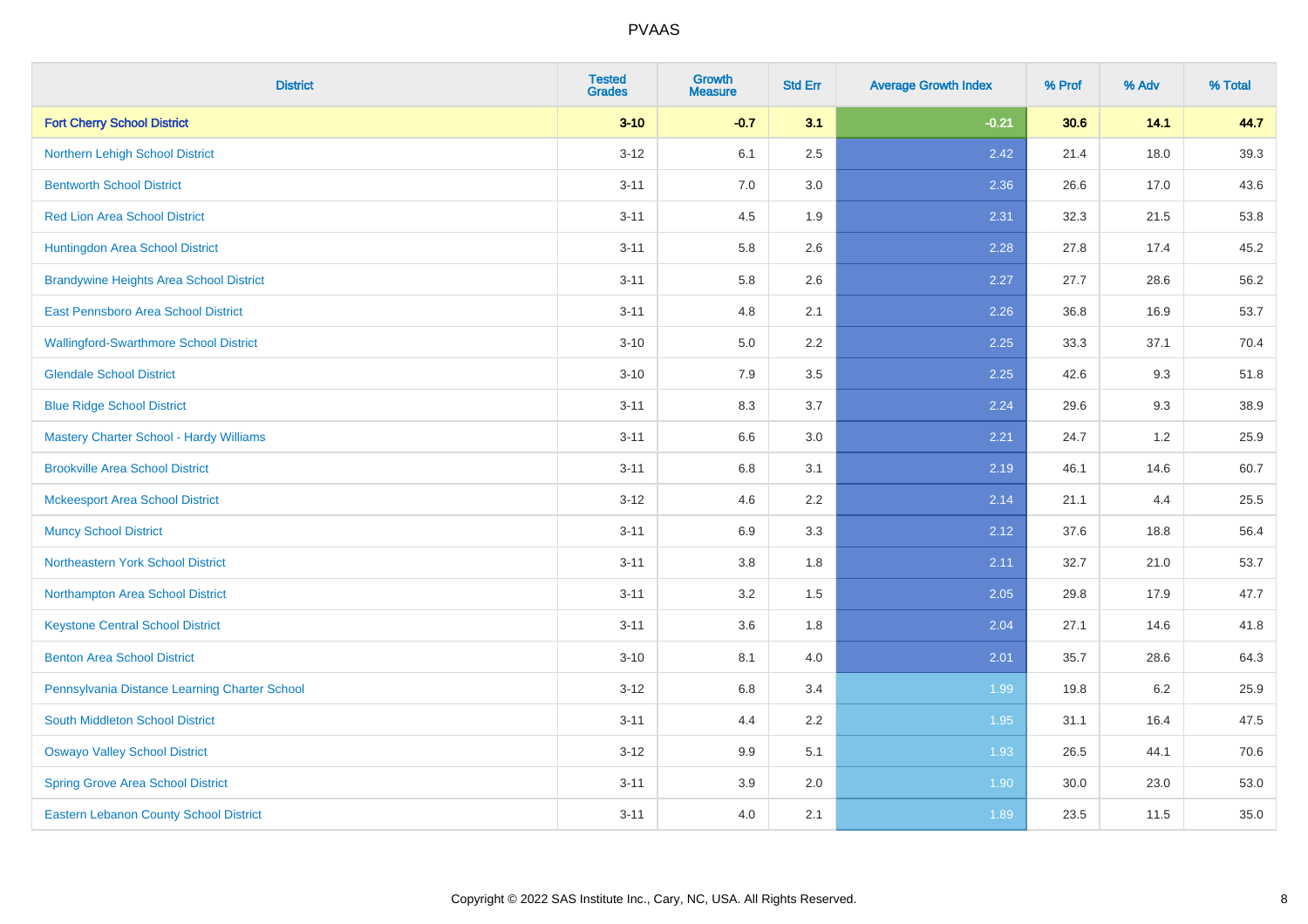| <b>District</b>                             | <b>Tested</b><br><b>Grades</b> | <b>Growth</b><br><b>Measure</b> | <b>Std Err</b> | <b>Average Growth Index</b> | % Prof | % Adv | % Total |
|---------------------------------------------|--------------------------------|---------------------------------|----------------|-----------------------------|--------|-------|---------|
| <b>Fort Cherry School District</b>          | $3 - 10$                       | $-0.7$                          | 3.1            | $-0.21$                     | 30.6   | 14.1  | 44.7    |
| <b>United School District</b>               | $3 - 11$                       | 6.3                             | 3.3            | 1.89                        | 38.8   | 16.3  | 55.0    |
| <b>Perkiomen Valley School District</b>     | $3 - 11$                       | 2.7                             | 1.5            | 1.83                        | 35.0   | 25.3  | 60.3    |
| <b>Central Valley School District</b>       | $3 - 10$                       | 4.7                             | 2.6            | 1.83                        | 37.8   | 18.5  | 56.3    |
| <b>Sayre Area School District</b>           | $3 - 11$                       | 5.8                             | 3.2            | 1.81                        | 30.3   | 21.0  | 51.3    |
| Leechburg Area School District              | $3 - 11$                       | 7.0                             | 3.9            | 1.79                        | 37.7   | 4.9   | 42.6    |
| Mt Lebanon School District                  | $3 - 11$                       | 2.4                             | 1.3            | 1.79                        | 39.3   | 37.4  | 76.8    |
| <b>Wyalusing Area School District</b>       | $3 - 12$                       | 5.7                             | 3.2            | 1.78                        | 38.6   | 12.9  | 51.4    |
| <b>Multicultural Academy Charter School</b> | $9 - 11$                       | 6.0                             | 3.4            | 1.77                        | 12.3   | 0.0   | 12.3    |
| <b>Port Allegany School District</b>        | $3 - 11$                       | 6.5                             | 3.7            | 1.74                        | 26.4   | 11.3  | 37.7    |
| <b>Penn-Trafford School District</b>        | $3 - 11$                       | 2.9                             | 1.8            | 1.68                        | 46.3   | 26.2  | 72.5    |
| <b>West Shore School District</b>           | $3 - 12$                       | 2.2                             | 1.3            | 1.68                        | 31.8   | 15.2  | 47.1    |
| <b>Waynesboro Area School District</b>      | $3 - 12$                       | 3.0                             | 1.8            | 1.67                        | 26.0   | 23.5  | 49.5    |
| Dr Robert Ketterer Charter School Inc       | $6 - 12$                       | 7.1                             | 4.3            | 1.66                        | 7.3    | 1.7   | 9.0     |
| <b>Halifax Area School District</b>         | $3 - 11$                       | 5.8                             | $3.5\,$        | 1.64                        | 32.1   | 18.9  | 50.9    |
| <b>Salisbury Township School District</b>   | $3 - 11$                       | 5.8                             | 3.6            | 1.62                        | 24.4   | 12.6  | 37.0    |
| <b>Fort Leboeuf School District</b>         | $3 - 11$                       | 3.5                             | 2.2            | 1.58                        | 32.0   | 16.8  | 48.8    |
| <b>Gateway School District</b>              | $3 - 11$                       | 3.1                             | 2.0            | 1.55                        | 35.7   | 18.5  | 54.2    |
| <b>Smethport Area School District</b>       | $3 - 12$                       | 5.8                             | 3.8            | $1.52$                      | 24.6   | 20.0  | 44.6    |
| <b>Northern Potter School District</b>      | $3 - 12$                       | 6.8                             | 4.6            | 1.48                        | 30.6   | 11.1  | 41.7    |
| South Western School District               | $3-12$                         | 2.5                             | 1.7            | 1.48                        | 36.2   | 19.7  | 55.9    |
| Susquehanna Township School District        | $3 - 12$                       | 3.9                             | 2.7            | 1.45                        | 19.0   | 13.1  | 32.0    |
| <b>Conestoga Valley School District</b>     | $3 - 11$                       | 2.4                             | 1.7            | 1.43                        | 35.0   | 23.5  | 58.5    |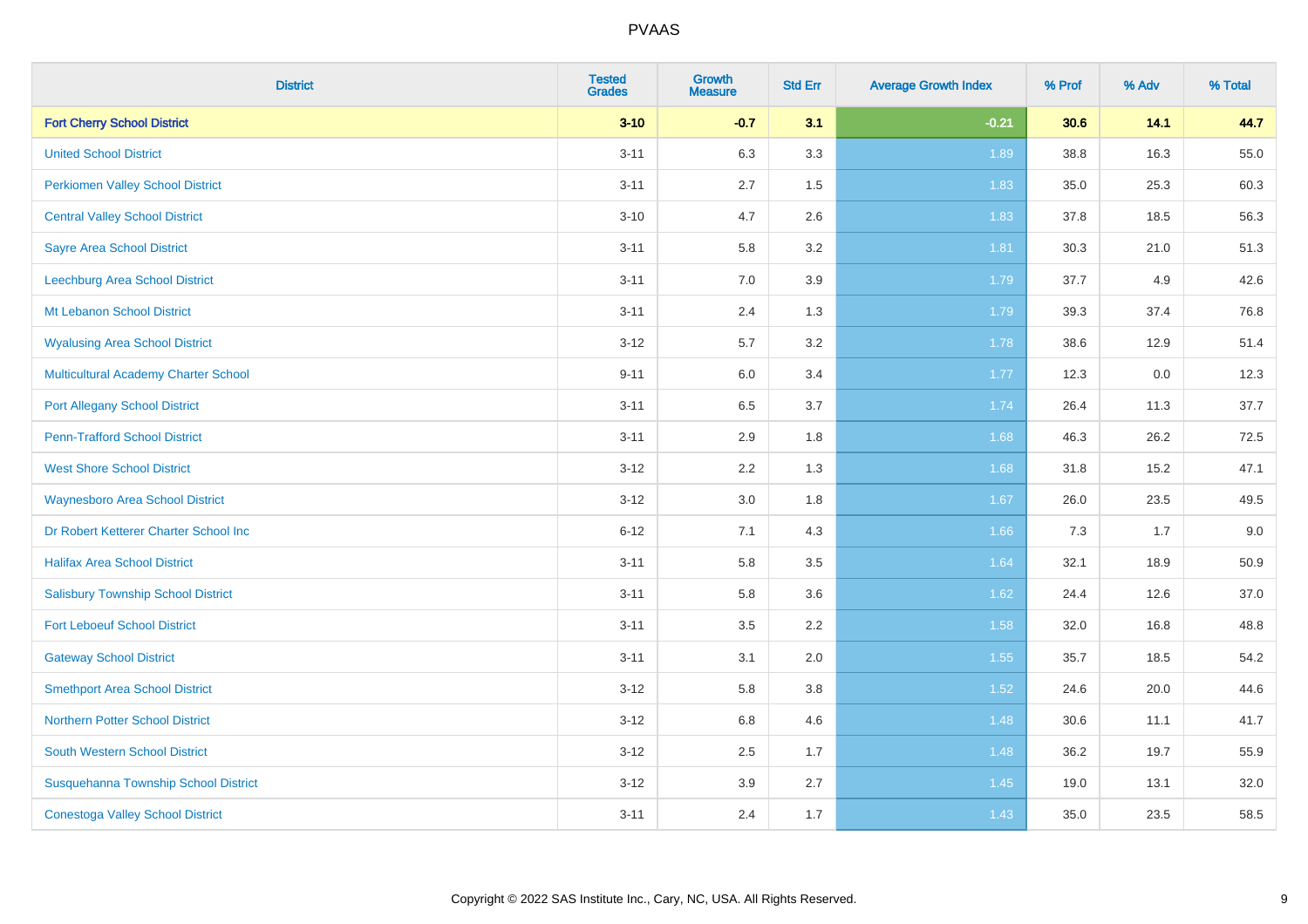| <b>District</b>                                | <b>Tested</b><br><b>Grades</b> | <b>Growth</b><br><b>Measure</b> | <b>Std Err</b> | <b>Average Growth Index</b> | % Prof | % Adv | % Total |
|------------------------------------------------|--------------------------------|---------------------------------|----------------|-----------------------------|--------|-------|---------|
| <b>Fort Cherry School District</b>             | $3 - 10$                       | $-0.7$                          | 3.1            | $-0.21$                     | 30.6   | 14.1  | 44.7    |
| <b>Midd-West School District</b>               | $3 - 11$                       | 3.6                             | 2.6            | 1.42                        | 28.6   | 25.0  | 53.6    |
| <b>Western Wayne School District</b>           | $3 - 11$                       | 3.6                             | 2.6            | 1.39                        | 30.8   | 16.2  | 47.0    |
| <b>Conemaugh Township Area School District</b> | $3 - 12$                       | 4.8                             | 3.5            | 1.39                        | 30.9   | 27.8  | 58.8    |
| <b>Mastery Charter School - Thomas Campus</b>  | $3 - 10$                       | 7.9                             | 5.7            | 1.39                        | 12.5   | 0.0   | 12.5    |
| <b>Chestnut Ridge School District</b>          | $3 - 12$                       | 4.0                             | 2.9            | 1.38                        | 33.2   | 11.0  | 44.2    |
| Philipsburg-Osceola Area School District       | $3 - 11$                       | 4.1                             | 3.0            | 1.37                        | 22.5   | 16.2  | 38.8    |
| <b>Keystone School District</b>                | $3 - 11$                       | 7.8                             | 5.7            | 1.37                        | 35.0   | 45.0  | 80.0    |
| <b>Ringgold School District</b>                | $3 - 11$                       | 2.9                             | 2.2            | 1.32                        | 23.8   | 13.3  | 37.1    |
| Pennsylvania Virtual Charter School            | $3 - 11$                       | 4.4                             | 3.4            | 1.31                        | 29.8   | 21.2  | 51.0    |
| <b>Purchase Line School District</b>           | $3 - 12$                       | 4.3                             | 3.3            | 1.30                        | 32.3   | 9.0   | 41.4    |
| Johnsonburg Area School District               | $3 - 11$                       | 5.0                             | 3.9            | 1.27                        | 35.5   | 11.8  | 47.4    |
| <b>Bloomsburg Area School District</b>         | $3 - 10$                       | 4.3                             | 3.4            | $1.26$                      | 36.5   | 20.6  | 57.1    |
| <b>Bellwood-Antis School District</b>          | $3 - 10$                       | 3.5                             | 2.8            | 1.24                        | 40.9   | 19.4  | 60.2    |
| <b>Upper Dublin School District</b>            | $3 - 12$                       | 2.1                             | 1.8            | 1.19                        | 34.7   | 30.0  | 64.7    |
| <b>Solanco School District</b>                 | $3 - 11$                       | 2.2                             | 1.8            | 1.18                        | 27.2   | 15.0  | 42.3    |
| <b>Newport School District</b>                 | $3 - 12$                       | $3.8\,$                         | 3.3            | 1.17                        | 38.8   | 10.4  | 49.2    |
| People For People Charter School               | $3 - 12$                       | 6.4                             | 5.6            | $1.15$                      | 2.4    | 0.0   | 2.4     |
| Esperanza Cyber Charter School                 | $3 - 11$                       | 7.1                             | 6.1            | 1.15                        | 8.8    | 2.9   | 11.8    |
| <b>Southeast Delco School District</b>         | $3 - 10$                       | 3.9                             | 3.5            | 1.12                        | 18.6   | 3.4   | 22.0    |
| <b>Athens Area School District</b>             | $3 - 11$                       | 2.6                             | 2.3            | 1.11                        | 34.9   | 12.3  | 47.3    |
| <b>Haverford Township School District</b>      | $3 - 11$                       | 1.4                             | 1.4            | 1.05                        | 36.7   | 26.3  | 63.0    |
| <b>Bermudian Springs School District</b>       | $3 - 11$                       | 2.5                             | 2.4            | 1.05                        | 31.8   | 23.5  | 55.3    |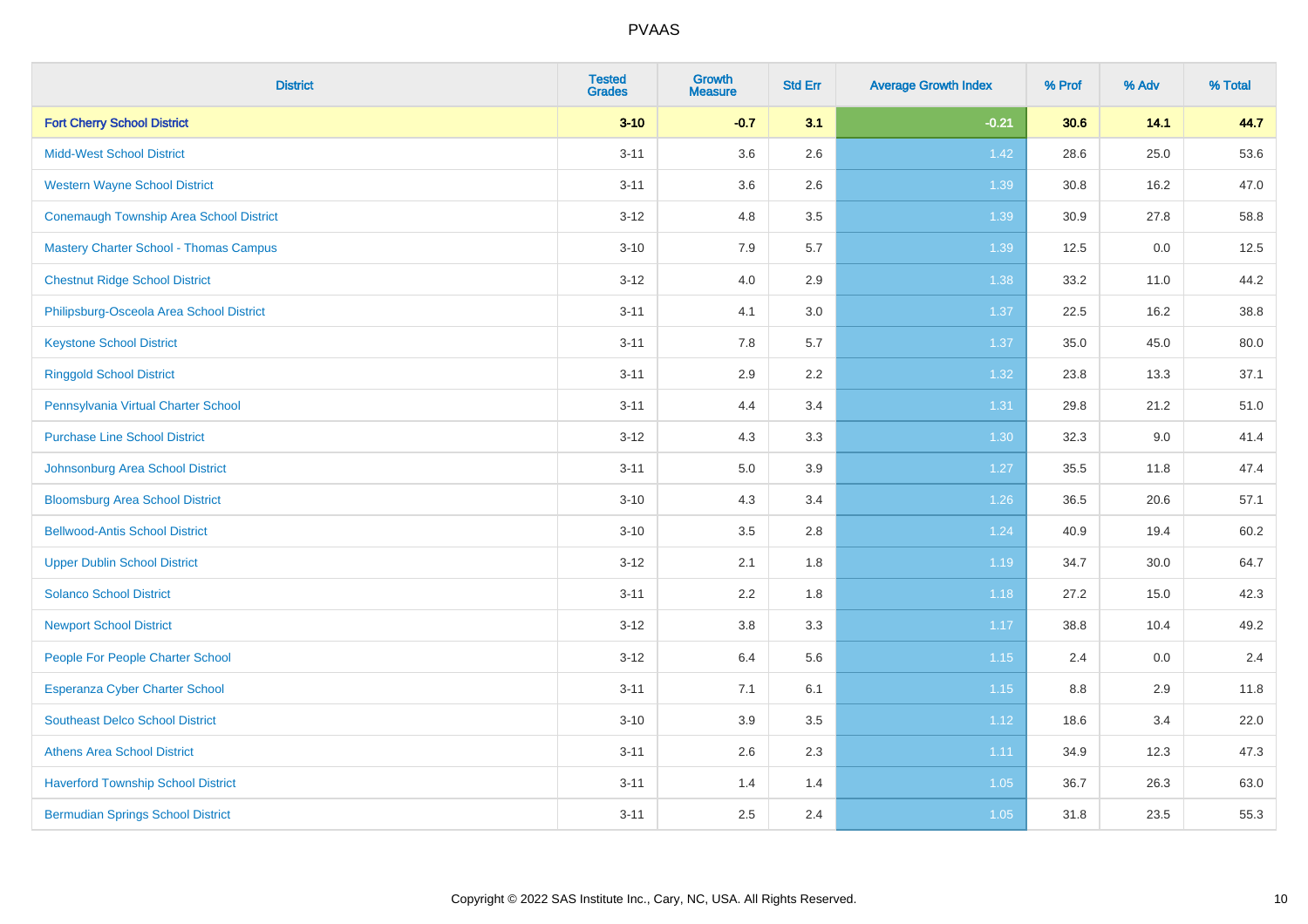| <b>District</b>                                 | <b>Tested</b><br><b>Grades</b> | <b>Growth</b><br><b>Measure</b> | <b>Std Err</b> | <b>Average Growth Index</b> | % Prof | % Adv   | % Total |
|-------------------------------------------------|--------------------------------|---------------------------------|----------------|-----------------------------|--------|---------|---------|
| <b>Fort Cherry School District</b>              | $3 - 10$                       | $-0.7$                          | 3.1            | $-0.21$                     | 30.6   | 14.1    | 44.7    |
| <b>Sharpsville Area School District</b>         | $3 - 11$                       | 3.8                             | 3.7            | 1.04                        | 41.1   | 23.2    | 64.3    |
| <b>Brownsville Area School District</b>         | $3 - 12$                       | 3.9                             | 3.8            | 1.04                        | 22.0   | 8.5     | 30.5    |
| Esperanza Academy Charter School                | $4 - 11$                       | 2.1                             | 2.1            | 1.01                        | 14.2   | $3.6\,$ | 17.8    |
| <b>Galeton Area School District</b>             | $3 - 11$                       | 5.4                             | 5.4            | 1.01                        | 33.3   | 22.2    | 55.6    |
| West Jefferson Hills School District            | $3 - 11$                       | 1.9                             | 1.9            | 0.99                        | 34.8   | 27.3    | 62.1    |
| <b>Centennial School District</b>               | $3 - 10$                       | 1.5                             | 1.5            | 0.98                        | 23.6   | 12.4    | 36.0    |
| <b>Eastern Lancaster County School District</b> | $3 - 12$                       | 2.9                             | 3.2            | 0.91                        | 35.2   | 36.4    | 71.6    |
| <b>Pottstown School District</b>                | $3 - 12$                       | 2.0                             | 2.2            | 0.88                        | 19.4   | 6.2     | 25.6    |
| Hope For Hyndman Charter School                 | $3 - 11$                       | 5.1                             | 5.8            | 0.88                        | 14.3   | 7.1     | 21.4    |
| <b>Clarion Area School District</b>             | $3 - 11$                       | 3.2                             | 3.7            | 0.88                        | 31.7   | 13.3    | 45.0    |
| Aspira Bilingual Cyber Charter School           | $3 - 11$                       | 5.1                             | 5.8            | 0.87                        | 4.8    | 0.0     | 4.8     |
| <b>Blackhawk School District</b>                | $3 - 11$                       | 2.0                             | 2.3            | 0.87                        | 34.6   | 20.7    | 55.3    |
| <b>Moon Area School District</b>                | $3 - 11$                       | 1.5                             | 1.8            | 0.86                        | 34.5   | 25.5    | 60.0    |
| North Clarion County School District            | $3 - 12$                       | 3.4                             | 4.1            | 0.83                        | 45.0   | 18.8    | 63.8    |
| <b>Penn-Delco School District</b>               | $3 - 11$                       | 1.3                             | 1.8            | 0.75                        | 26.5   | 12.6    | 39.1    |
| <b>School Lane Charter School</b>               | $3 - 11$                       | 2.6                             | 3.6            | 0.72                        | 23.1   | 18.7    | 41.8    |
| <b>Lewisburg Area School District</b>           | $3 - 11$                       | 1.7                             | 2.4            | 0.72                        | 35.9   | 35.9    | 71.8    |
| <b>Forest Hills School District</b>             | $3 - 11$                       | 1.8                             | 2.5            | 0.71                        | 28.8   | 10.3    | 39.1    |
| <b>Tunkhannock Area School District</b>         | $3 - 11$                       | 1.4                             | 2.0            | 0.71                        | 29.8   | 18.1    | 47.9    |
| <b>Mercer Area School District</b>              | $3 - 11$                       | 2.2                             | 3.1            | 0.70                        | 24.4   | 11.8    | 36.2    |
| <b>Springfield School District</b>              | $3 - 11$                       | 1.2                             | 1.7            | 0.69                        | 31.8   | 25.2    | 56.9    |
| <b>Williams Valley School District</b>          | $3 - 11$                       | 2.6                             | 3.7            | 0.69                        | 17.0   | 5.1     | 22.0    |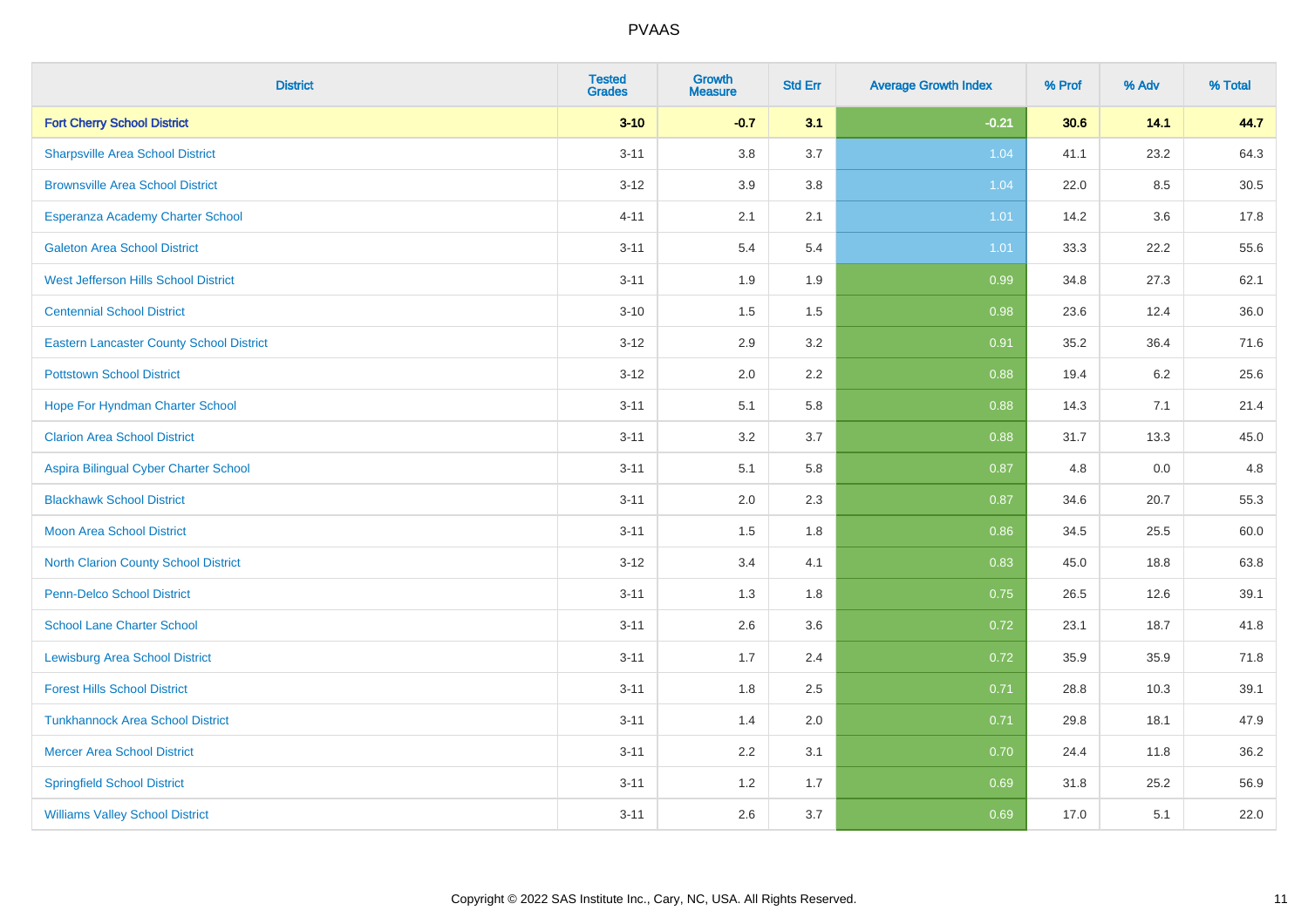| <b>District</b>                                    | <b>Tested</b><br><b>Grades</b> | <b>Growth</b><br><b>Measure</b> | <b>Std Err</b> | <b>Average Growth Index</b> | % Prof | % Adv | % Total |
|----------------------------------------------------|--------------------------------|---------------------------------|----------------|-----------------------------|--------|-------|---------|
| <b>Fort Cherry School District</b>                 | $3 - 10$                       | $-0.7$                          | 3.1            | $-0.21$                     | 30.6   | 14.1  | 44.7    |
| <b>Union School District</b>                       | $3 - 12$                       | 2.5                             | 3.7            | 0.69                        | 17.9   | 10.4  | 28.4    |
| <b>Mastery Charter School - Pickett Campus</b>     | $6 - 10$                       | 2.7                             | 4.2            | 0.65                        | 20.6   | 0.0   | 20.6    |
| <b>Belmont Charter School</b>                      | $3 - 10$                       | 2.2                             | 3.4            | 0.64                        | 5.3    | 1.8   | $7.0\,$ |
| <b>Bensalem Township School District</b>           | $3 - 11$                       | 1.0                             | 1.6            | 0.63                        | 24.3   | 10.7  | 34.9    |
| <b>Bethlehem-Center School District</b>            | $3 - 10$                       | 2.1                             | 3.5            | 0.59                        | 32.3   | 4.6   | 36.9    |
| <b>Sullivan County School District</b>             | $3 - 10$                       | 2.5                             | 4.3            | 0.58                        | 43.6   | 7.7   | 51.3    |
| <b>Abington School District</b>                    | $3 - 10$                       | 0.9                             | 1.6            | 0.57                        | 29.7   | 28.7  | 58.4    |
| <b>Oley Valley School District</b>                 | $3 - 11$                       | 1.4                             | 2.4            | 0.56                        | 37.4   | 23.9  | 61.4    |
| <b>Upper Moreland Township School District</b>     | $3 - 11$                       | 1.1                             | 2.0            | 0.56                        | 24.8   | 26.6  | 51.3    |
| <b>Seneca Valley School District</b>               | $3 - 11$                       | 0.8                             | 1.4            | 0.54                        | 40.6   | 25.2  | 65.8    |
| Shenango Area School District                      | $3 - 11$                       | 1.7                             | 3.2            | 0.52                        | 41.4   | 13.8  | 55.3    |
| Juniata Valley School District                     | $3 - 11$                       | 1.6                             | 3.2            | 0.51                        | 23.1   | 9.4   | 32.5    |
| Daniel Boone Area School District                  | $3 - 12$                       | 0.9                             | 1.9            | 0.46                        | 28.9   | 22.0  | 51.0    |
| <b>Annville-Cleona School District</b>             | $3 - 12$                       | 1.1                             | 2.4            | 0.45                        | 34.8   | 13.6  | 48.5    |
| <b>MaST Community Charter School II</b>            | $3 - 10$                       | 1.4                             | 3.0            | 0.45                        | 16.1   | 4.6   | 20.7    |
| Philadelphia Electrical & Tech Charter High School | $10 - 10$                      | 1.2                             | 2.6            | 0.45                        | 0.9    | 0.0   | 0.9     |
| <b>Brentwood Borough School District</b>           | $3 - 11$                       | 1.3                             | 3.0            | 0.44                        | 20.2   | 16.0  | 36.2    |
| <b>Austin Area School District</b>                 | $3 - 11$                       | 2.6                             | 6.0            | 0.43                        | 25.0   | 18.8  | 43.8    |
| <b>Reach Cyber Charter School</b>                  | $3 - 11$                       | 1.4                             | 3.6            | 0.40                        | 32.9   | 15.2  | 48.1    |
| Pennsylvania Cyber Charter School                  | $3 - 11$                       | 0.6                             | 1.5            | 0.37                        | 20.8   | 8.1   | 28.9    |
| <b>Upper Adams School District</b>                 | $3 - 11$                       | 0.9                             | 2.5            | 0.37                        | 33.0   | 17.0  | 50.0    |
| <b>Wattsburg Area School District</b>              | $3 - 11$                       | 1.0                             | 2.7            | 0.36                        | 20.4   | 12.4  | 32.7    |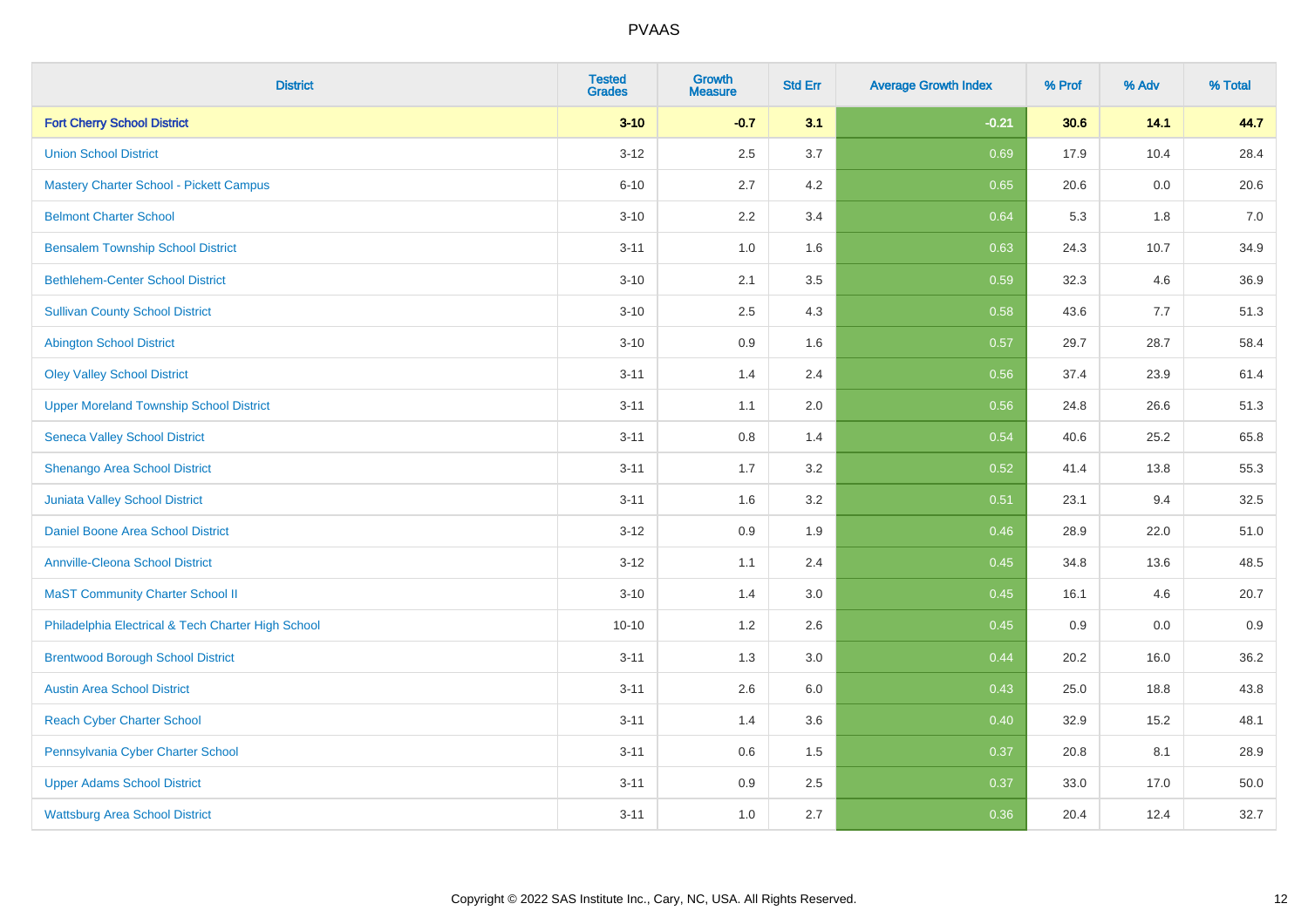| <b>District</b>                                  | <b>Tested</b><br><b>Grades</b> | <b>Growth</b><br><b>Measure</b> | <b>Std Err</b> | <b>Average Growth Index</b> | % Prof | % Adv | % Total |
|--------------------------------------------------|--------------------------------|---------------------------------|----------------|-----------------------------|--------|-------|---------|
| <b>Fort Cherry School District</b>               | $3 - 10$                       | $-0.7$                          | 3.1            | $-0.21$                     | 30.6   | 14.1  | 44.7    |
| <b>North Star School District</b>                | $3 - 11$                       | 1.1                             | 3.3            | 0.34                        | 26.2   | 20.0  | 46.2    |
| <b>Avella Area School District</b>               | $3 - 12$                       | 1.6                             | 4.7            | 0.34                        | 34.8   | 7.2   | 42.0    |
| <b>Wilson School District</b>                    | $3 - 12$                       | 0.5                             | 1.5            | 0.32                        | 30.4   | 25.5  | 55.9    |
| <b>Hopewell Area School District</b>             | $3 - 11$                       | 0.8                             | 2.6            | 0.31                        | 34.5   | 12.4  | 46.9    |
| South Williamsport Area School District          | $3 - 10$                       | 0.9                             | 3.1            | 0.31                        | 38.4   | 11.6  | 50.0    |
| <b>New Foundations Charter School</b>            | $3 - 11$                       | 0.6                             | 2.2            | 0.29                        | 22.4   | 4.0   | 26.4    |
| <b>Jersey Shore Area School District</b>         | $3 - 11$                       | 0.7                             | 2.5            | 0.27                        | 39.3   | 13.6  | 52.9    |
| <b>Tech Freire Charter School</b>                | $9 - 11$                       | 0.7                             | 2.5            | 0.27                        | 3.6    | 0.0   | 3.6     |
| <b>Marion Center Area School District</b>        | $3 - 10$                       | 0.8                             | 2.9            | 0.27                        | 23.3   | 11.1  | 34.4    |
| <b>Shippensburg Area School District</b>         | $3 - 11$                       | 0.5                             | 1.8            | 0.26                        | 23.5   | 22.8  | 46.3    |
| <b>Hamburg Area School District</b>              | $3 - 11$                       | 0.6                             | 2.4            | 0.25                        | 28.0   | 15.5  | 43.6    |
| <b>Ridley School District</b>                    | $3 - 12$                       | 0.3                             | 1.6            | 0.21                        | 32.0   | 10.7  | 42.6    |
| <b>Tulpehocken Area School District</b>          | $3 - 12$                       | 1.0                             | 4.9            | 0.20                        | 11.5   | 23.1  | 34.6    |
| <b>Tidioute Community Charter School</b>         | $3 - 11$                       | 0.8                             | 4.4            | 0.19                        | 18.1   | 6.9   | 25.0    |
| <b>Garnet Valley School District</b>             | $3 - 10$                       | 0.2                             | 1.7            | 0.13                        | 34.9   | 26.4  | 61.3    |
| <b>Central Columbia School District</b>          | $3 - 12$                       | 0.3                             | 2.3            | 0.12                        | 25.4   | 37.6  | 63.0    |
| Altoona Area School District                     | $3 - 12$                       | 0.1                             | 1.5            | 0.07                        | 29.0   | 13.8  | 42.8    |
| Community Academy Of Philadelphia Charter School | $3 - 11$                       | 0.1                             | 2.6            | 0.06                        | 9.7    | 2.6   | 12.4    |
| Penn Hills School District                       | $3 - 11$                       | 0.0                             | 2.4            | 0.02                        | 18.4   | 7.1   | 25.6    |
| Southern Tioga School District                   | $3 - 11$                       | $-0.1$                          | 2.8            | $-0.03$                     | 26.3   | 10.3  | 36.6    |
| <b>Warren County School District</b>             | $3 - 11$                       | $-0.1$                          | 1.6            | $-0.06$                     | 26.7   | 9.7   | 36.4    |
| <b>Northern Cambria School District</b>          | $3 - 11$                       | $-0.3$                          | 3.4            | $-0.09$                     | 26.5   | 1.2   | 27.7    |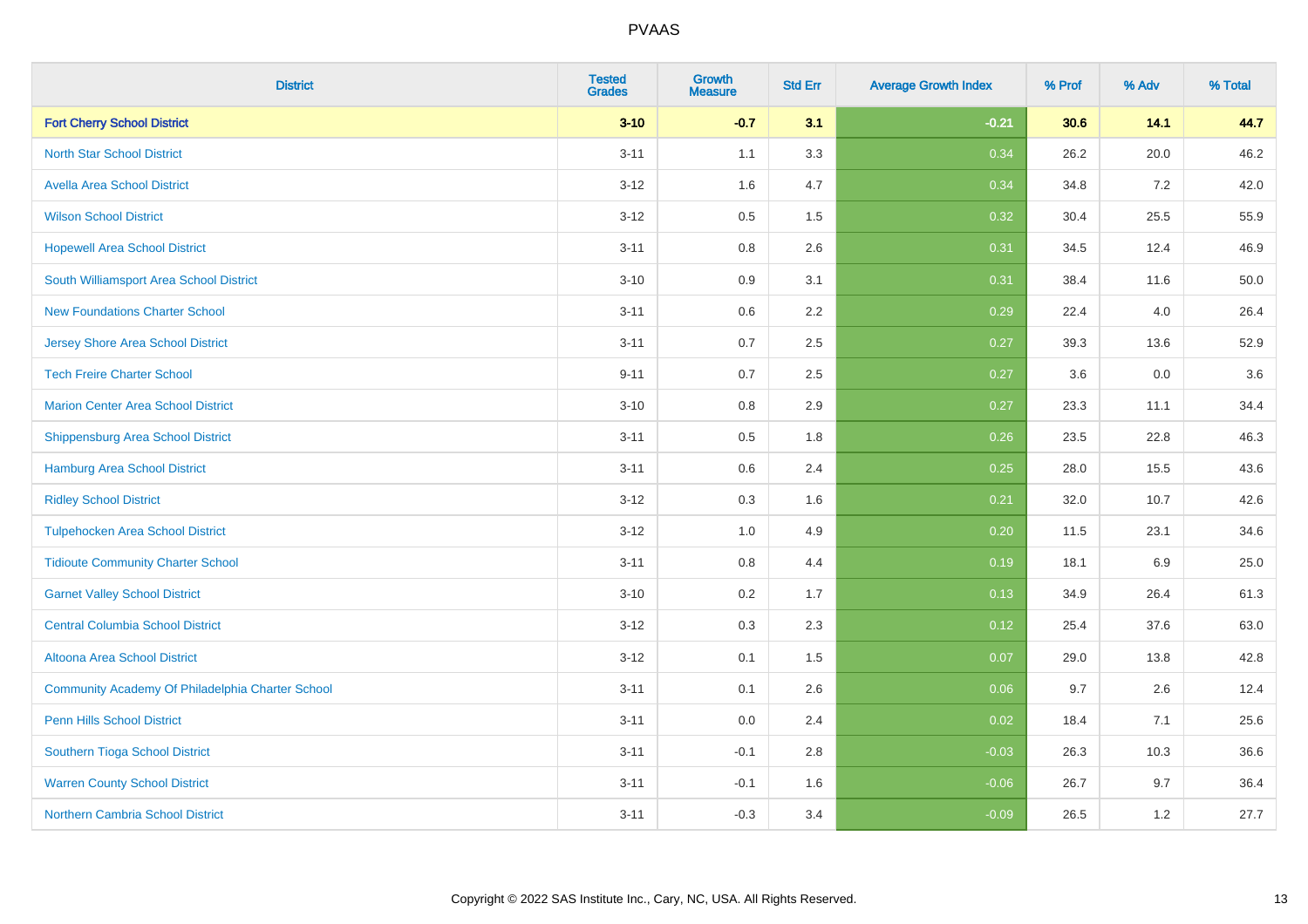| <b>District</b>                                   | <b>Tested</b><br><b>Grades</b> | <b>Growth</b><br><b>Measure</b> | <b>Std Err</b> | <b>Average Growth Index</b> | % Prof | % Adv   | % Total  |
|---------------------------------------------------|--------------------------------|---------------------------------|----------------|-----------------------------|--------|---------|----------|
| <b>Fort Cherry School District</b>                | $3 - 10$                       | $-0.7$                          | 3.1            | $-0.21$                     | 30.6   | 14.1    | 44.7     |
| <b>Freeport Area School District</b>              | $3 - 10$                       | $-0.2$                          | 2.1            | $-0.10$                     | 37.4   | 29.8    | 67.2     |
| Lehigh Career & Technical Institute               | $10 - 12$                      | $-0.7$                          | 6.3            | $-0.11$                     | 36.4   | 4.6     | 40.9     |
| <b>Brockway Area School District</b>              | $3 - 11$                       | $-0.4$                          | 3.5            | $-0.11$                     | 41.2   | 13.8    | 55.0     |
| <b>Harrisburg City School District</b>            | $3 - 11$                       | $-0.2$                          | 2.0            | $-0.11$                     | 6.0    | 2.0     | 8.0      |
| <b>Wilson Area School District</b>                | $3 - 11$                       | $-0.3$                          | 2.4            | $-0.12$                     | 35.4   | 14.6    | 50.0     |
| <b>Fairfield Area School District</b>             | $3 - 11$                       | $-0.5$                          | 3.6            | $-0.13$                     | 43.9   | 6.1     | 50.0     |
| <b>Otto-Eldred School District</b>                | $3 - 11$                       | $-0.5$                          | 3.5            | $-0.13$                     | 35.8   | 10.5    | 46.3     |
| <b>Greencastle-Antrim School District</b>         | $3 - 11$                       | $-0.3$                          | 2.0            | $-0.14$                     | 30.9   | 22.2    | 53.1     |
| <b>Portage Area School District</b>               | $3 - 10$                       | $-0.5$                          | 3.3            | $-0.14$                     | 27.0   | 20.6    | 47.6     |
| <b>Central Greene School District</b>             | $3 - 11$                       | $-0.4$                          | 2.5            | $-0.15$                     | 27.8   | 14.8    | 42.6     |
| South Side Area School District                   | $3 - 11$                       | $-0.6$                          | 3.1            | $-0.19$                     | 24.0   | 28.0    | 52.0     |
| Jeannette City School District                    | $3 - 11$                       | $-0.7$                          | 3.4            | $-0.20$                     | 26.8   | 4.1     | $30.9\,$ |
| <b>Fort Cherry School District</b>                | $3 - 10$                       | $-0.7$                          | 3.1            | $-0.21$                     | 30.6   | 14.1    | 44.7     |
| <b>Claysburg-Kimmel School District</b>           | $3 - 11$                       | $-1.2$                          | 5.2            | $-0.22$                     | 5.0    | 0.0     | $5.0\,$  |
| <b>Blacklick Valley School District</b>           | $3 - 11$                       | $-0.9$                          | 3.9            | $-0.23$                     | 7.7    | 7.7     | 15.4     |
| <b>Evergreen Community Charter School</b>         | $6 - 11$                       | $-1.1$                          | 4.7            | $-0.23$                     | 34.6   | 26.9    | 61.5     |
| <b>Ferndale Area School District</b>              | $3 - 10$                       | $-1.1$                          | 4.1            | $-0.27$                     | 21.0   | 7.9     | 29.0     |
| Northern Lebanon School District                  | $3 - 11$                       | $-0.7$                          | 2.3            | $-0.29$                     | 18.8   | $6.8\,$ | 25.6     |
| <b>Cranberry Area School District</b>             | $3 - 12$                       | $-0.9$                          | 3.1            | $-0.29$                     | 25.5   | 9.7     | 35.2     |
| <b>Mastery Charter High School-Lenfest Campus</b> | $7 - 11$                       | $-1.8$                          | 5.8            | $-0.30$                     | 26.3   | 0.0     | 26.3     |
| South Allegheny School District                   | $3 - 11$                       | $-0.9$                          | 3.1            | $-0.30$                     | 23.8   | 2.5     | 26.2     |
| <b>Columbia Borough School District</b>           | $3 - 12$                       | $-1.1$                          | 3.6            | $-0.31$                     | 17.2   | 1.7     | 19.0     |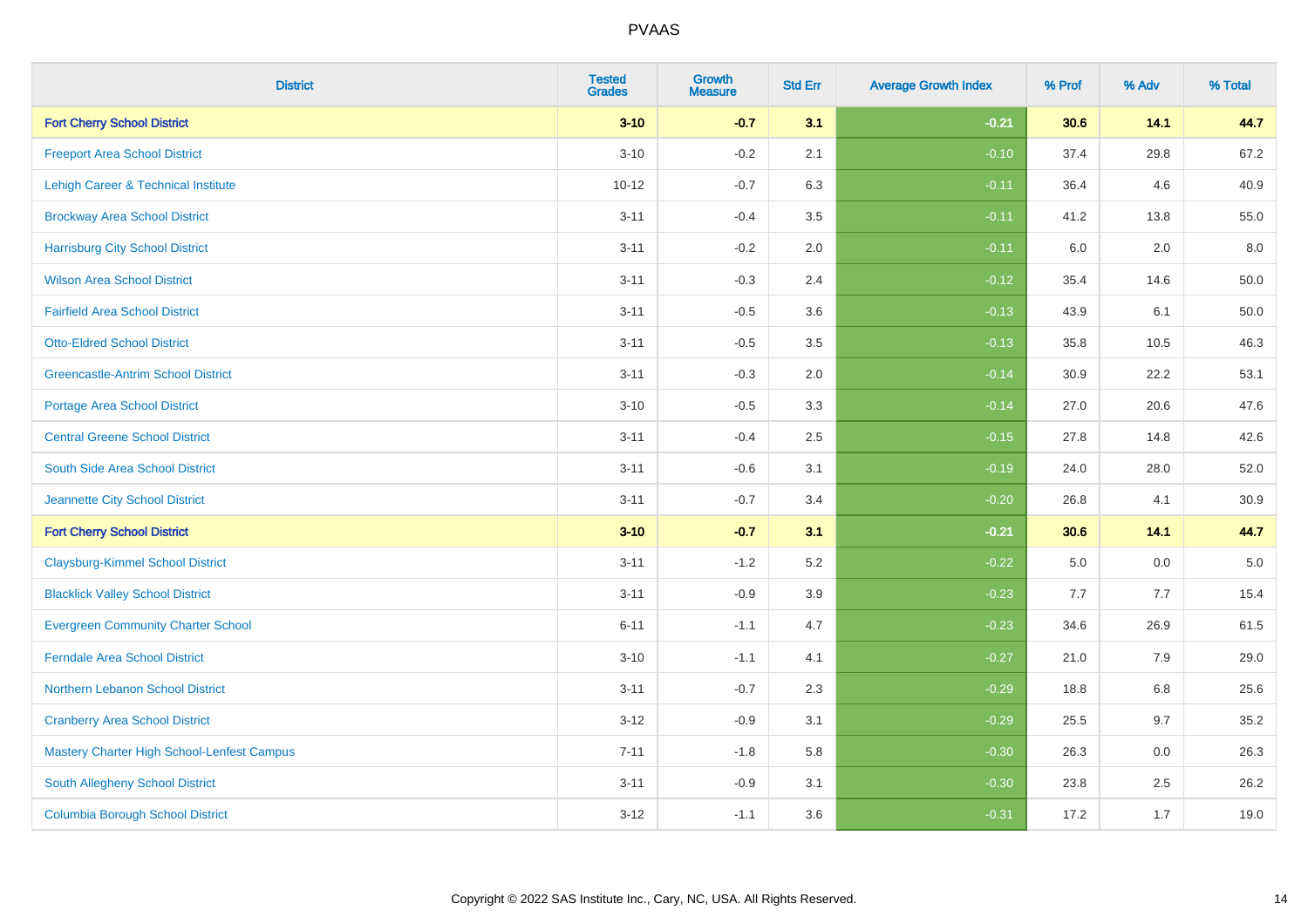| <b>District</b>                                         | <b>Tested</b><br><b>Grades</b> | Growth<br><b>Measure</b> | <b>Std Err</b> | <b>Average Growth Index</b> | % Prof | % Adv | % Total |
|---------------------------------------------------------|--------------------------------|--------------------------|----------------|-----------------------------|--------|-------|---------|
| <b>Fort Cherry School District</b>                      | $3 - 10$                       | $-0.7$                   | 3.1            | $-0.21$                     | 30.6   | 14.1  | 44.7    |
| <b>Clairton City School District</b>                    | $3 - 11$                       | $-1.6$                   | 5.0            | $-0.32$                     | 3.8    | 0.5   | 4.4     |
| <b>Forest City Regional School District</b>             | $3-12$                         | $-1.2$                   | 3.6            | $-0.33$                     | 26.5   | 8.2   | 34.7    |
| <b>Palmerton Area School District</b>                   | $3 - 11$                       | $-0.9$                   | 2.7            | $-0.34$                     | 34.3   | 14.3  | 48.6    |
| <b>MaST Community Charter School</b>                    | $3 - 10$                       | $-0.9$                   | 2.5            | $-0.34$                     | 25.0   | 21.6  | 46.6    |
| <b>Clearfield Area School District</b>                  | $3 - 10$                       | $-1.3$                   | 3.7            | $-0.34$                     | 43.9   | 24.6  | 68.4    |
| <b>Everett Area School District</b>                     | $3 - 11$                       | $-1.1$                   | 3.1            | $-0.34$                     | 34.2   | 13.2  | 47.4    |
| <b>Pine Grove Area School District</b>                  | $3 - 11$                       | $-1.1$                   | 3.0            | $-0.36$                     | 29.5   | 14.3  | 43.8    |
| <b>Westmont Hilltop School District</b>                 | $3 - 11$                       | $-1.0$                   | 2.8            | $-0.36$                     | 33.3   | 14.7  | 48.0    |
| <b>Forest Area School District</b>                      | $3 - 11$                       | $-1.8$                   | 4.7            | $-0.37$                     | 18.9   | 15.1  | 34.0    |
| <b>Farrell Area School District</b>                     | $3 - 11$                       | $-1.9$                   | 4.2            | $-0.44$                     | 9.3    | 11.6  | 20.9    |
| <b>Burrell School District</b>                          | $3 - 11$                       | $-1.5$                   | 3.3            | $-0.44$                     | 27.8   | 17.7  | 45.6    |
| <b>Chichester School District</b>                       | $3 - 11$                       | $-1.8$                   | 4.2            | $-0.44$                     | 40.0   | 14.0  | 54.0    |
| <b>Schuylkill Valley School District</b>                | $3 - 11$                       | $-1.0$                   | 2.2            | $-0.47$                     | 29.8   | 20.2  | 50.0    |
| <b>Allegheny Valley School District</b>                 | $3 - 11$                       | $-1.9$                   | 3.9            | $-0.48$                     | 31.8   | 11.4  | 43.2    |
| <b>York Academy Regional Charter School</b>             | $3 - 11$                       | $-2.3$                   | 4.4            | $-0.52$                     | 23.5   | 2.0   | 25.5    |
| <b>Lakeview School District</b>                         | $3 - 11$                       | $-1.9$                   | 3.5            | $-0.53$                     | 41.5   | 12.3  | 53.8    |
| Southeastern Greene School District                     | $3 - 10$                       | $-2.3$                   | 4.4            | $-0.53$                     | 29.0   | 9.7   | 38.7    |
| <b>Susq-Cyber Charter School</b>                        | $9 - 11$                       | $-3.2$                   | 5.8            | $-0.54$                     | 23.8   | 4.8   | 28.6    |
| Center For Student Learning Charter School At Pennsbury | $6 - 12$                       | $-3.3$                   | 6.0            | $-0.55$                     | 23.1   | 0.0   | 23.1    |
| <b>Penns Manor Area School District</b>                 | $3 - 12$                       | $-1.9$                   | 3.5            | $-0.55$                     | 24.2   | 3.8   | 28.0    |
| <b>Highlands School District</b>                        | $3 - 11$                       | $-1.3$                   | 2.3            | $-0.55$                     | 32.6   | 10.5  | 43.0    |
| <b>South Eastern School District</b>                    | $3 - 11$                       | $-1.0$                   | 1.8            | $-0.55$                     | 36.4   | 17.1  | 53.5    |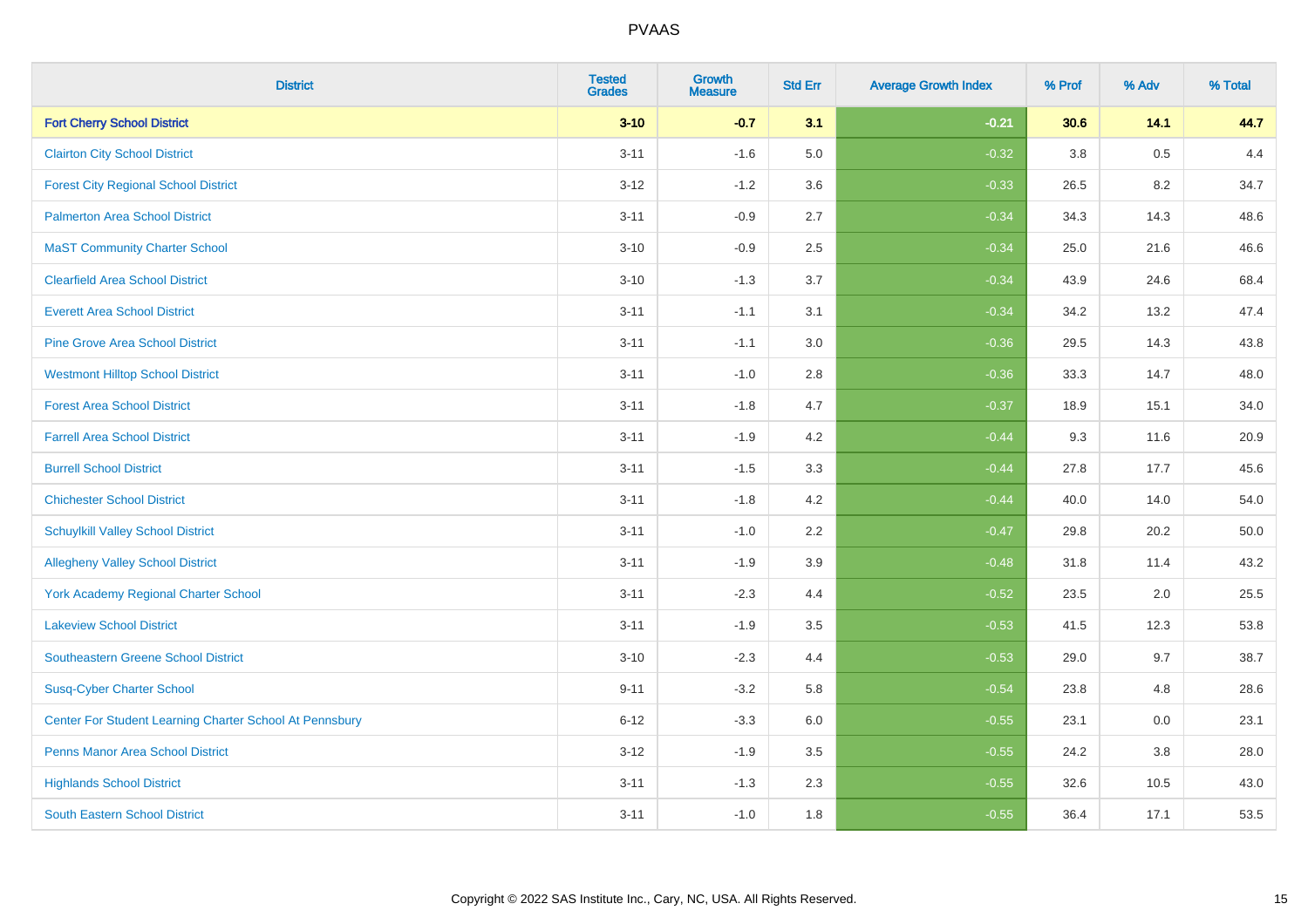| <b>District</b>                             | <b>Tested</b><br><b>Grades</b> | <b>Growth</b><br><b>Measure</b> | <b>Std Err</b> | <b>Average Growth Index</b> | % Prof | % Adv | % Total |
|---------------------------------------------|--------------------------------|---------------------------------|----------------|-----------------------------|--------|-------|---------|
| <b>Fort Cherry School District</b>          | $3 - 10$                       | $-0.7$                          | 3.1            | $-0.21$                     | 30.6   | 14.1  | 44.7    |
| <b>Exeter Township School District</b>      | $3 - 11$                       | $-1.0$                          | 1.7            | $-0.58$                     | 27.2   | 15.6  | 42.8    |
| <b>Bangor Area School District</b>          | $3 - 12$                       | $-1.2$                          | 2.0            | $-0.60$                     | 25.8   | 12.7  | 38.5    |
| <b>Carlynton School District</b>            | $3 - 11$                       | $-2.0$                          | 3.2            | $-0.62$                     | 27.9   | 5.2   | 33.1    |
| <b>Lebanon School District</b>              | $3 - 11$                       | $-1.2$                          | 1.9            | $-0.63$                     | 15.2   | 6.4   | 21.6    |
| Propel Charter School - Braddock Hills      | $3 - 11$                       | $-2.1$                          | 3.3            | $-0.63$                     | 4.8    | 3.2   | 8.1     |
| <b>New Brighton Area School District</b>    | $3 - 11$                       | $-2.1$                          | 3.2            | $-0.65$                     | 31.5   | 11.1  | 42.6    |
| <b>Monessen City School District</b>        | $3 - 10$                       | $-3.9$                          | 5.6            | $-0.69$                     | 21.0   | 10.5  | 31.6    |
| <b>Tri-Valley School District</b>           | $3 - 10$                       | $-2.7$                          | 3.9            | $-0.69$                     | 31.0   | 9.5   | 40.5    |
| Northern Bedford County School District     | $3 - 11$                       | $-2.3$                          | 3.3            | $-0.69$                     | 26.2   | 16.9  | 43.1    |
| <b>Norwin School District</b>               | $3 - 11$                       | $-1.1$                          | 1.6            | $-0.70$                     | 37.7   | 27.6  | 65.2    |
| <b>Albert Gallatin Area School District</b> | $3 - 11$                       | $-1.7$                          | 2.3            | $-0.72$                     | 31.9   | 20.7  | 52.7    |
| <b>Valley Grove School District</b>         | $3 - 10$                       | $-4.0$                          | 5.5            | $-0.72$                     | 68.4   | 15.8  | 84.2    |
| Urban Pathways 6-12 Charter School          | $6 - 11$                       | $-4.1$                          | 5.7            | $-0.72$                     | 0.0    | 0.0   | $0.0\,$ |
| <b>Roberto Clemente Charter School</b>      | $3-12$                         | $-3.3$                          | 4.1            | $-0.79$                     | 22.7   | 4.6   | 27.3    |
| <b>Bradford Area School District</b>        | $3 - 12$                       | $-1.8$                          | 2.3            | $-0.79$                     | 31.2   | 16.7  | 47.9    |
| Mastery Charter School - Shoemaker Campus   | $7 - 10$                       | $-2.3$                          | 2.8            | $-0.81$                     | 10.1   | 3.7   | 13.8    |
| <b>Northgate School District</b>            | $3 - 11$                       | $-3.0$                          | 3.4            | $-0.85$                     | 35.6   | 6.8   | 42.4    |
| <b>Minersville Area School District</b>     | $3 - 11$                       | $-2.9$                          | 3.4            | $-0.86$                     | 27.4   | 9.7   | 37.1    |
| <b>Reynolds School District</b>             | $3 - 10$                       | $-3.0$                          | 3.5            | $-0.87$                     | 27.3   | 9.1   | 36.4    |
| <b>Carbondale Area School District</b>      | $3 - 10$                       | $-2.8$                          | 3.2            | $-0.87$                     | 27.5   | 2.9   | 30.4    |
| <b>Mount Union Area School District</b>     | $3 - 10$                       | $-2.5$                          | 2.8            | $-0.89$                     | 19.8   | 5.8   | 25.6    |
| <b>Uniontown Area School District</b>       | $3 - 11$                       | $-2.8$                          | 3.1            | $-0.91$                     | 31.7   | 7.3   | 39.0    |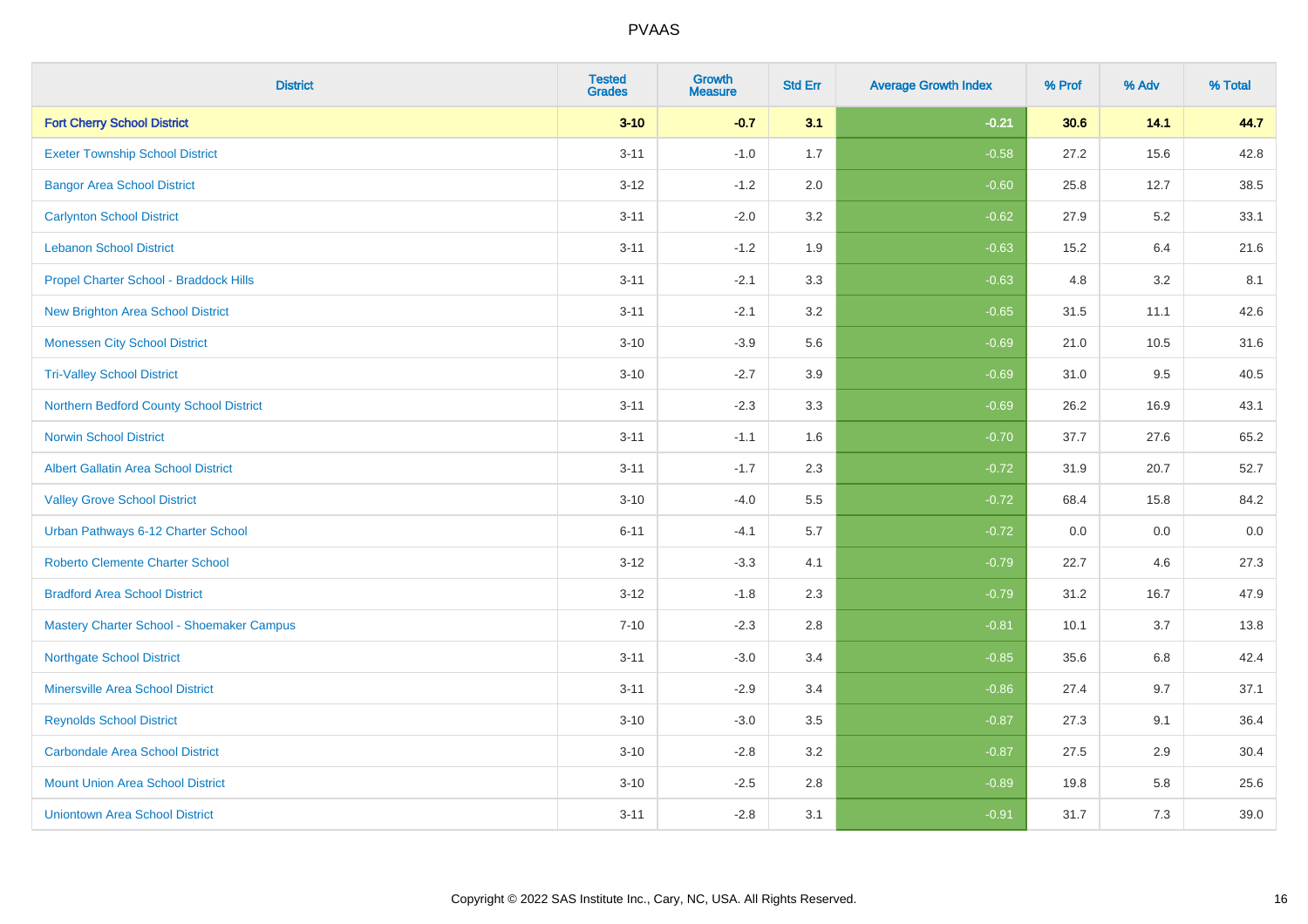| <b>District</b>                                 | <b>Tested</b><br><b>Grades</b> | <b>Growth</b><br><b>Measure</b> | <b>Std Err</b> | <b>Average Growth Index</b> | % Prof | % Adv   | % Total |
|-------------------------------------------------|--------------------------------|---------------------------------|----------------|-----------------------------|--------|---------|---------|
| <b>Fort Cherry School District</b>              | $3 - 10$                       | $-0.7$                          | 3.1            | $-0.21$                     | 30.6   | 14.1    | 44.7    |
| <b>Conneaut School District</b>                 | $3 - 12$                       | $-2.3$                          | 2.6            | $-0.91$                     | 27.4   | 9.7     | 37.1    |
| <b>Wyomissing Area School District</b>          | $3 - 12$                       | $-2.4$                          | 2.6            | $-0.92$                     | 25.6   | 28.1    | 53.7    |
| <b>Propel Charter School-Montour</b>            | $3 - 10$                       | $-3.4$                          | 3.6            | $-0.93$                     | 7.7    | $0.0\,$ | 7.7     |
| <b>KIPP Dubois Charter School</b>               | $9 - 10$                       | $-3.0$                          | 3.1            | $-0.95$                     | 10.0   | 0.0     | 10.0    |
| <b>Northwest Area School District</b>           | $3 - 10$                       | $-3.2$                          | 3.3            | $-0.97$                     | 30.4   | 13.0    | 43.5    |
| <b>Sugar Valley Rural Charter School</b>        | $3 - 11$                       | $-3.6$                          | 3.7            | $-0.98$                     | 10.3   | 0.0     | 10.3    |
| <b>Shamokin Area School District</b>            | $3 - 11$                       | $-2.6$                          | 2.5            | $-1.06$                     | 19.6   | 9.8     | 29.3    |
| <b>Mahanoy Area School District</b>             | $3 - 10$                       | $-3.4$                          | 3.1            | $-1.07$                     | 21.4   | 8.6     | 30.0    |
| <b>Moshannon Valley School District</b>         | $3 - 10$                       | $-5.1$                          | 4.6            | $-1.12$                     | 25.0   | 12.5    | 37.5    |
| <b>Cameron County School District</b>           | $3 - 12$                       | $-5.0$                          | 4.4            | $-1.12$                     | 34.9   | 4.8     | 39.7    |
| <b>Harmony Area School District</b>             | $3 - 10$                       | $-5.7$                          | 5.0            | $-1.13$                     | 33.3   | 0.0     | 33.3    |
| Northwestern Lehigh School District             | $3 - 11$                       | $-2.4$                          | 2.1            | $-1.14$                     | 41.7   | 17.9    | 59.5    |
| <b>Beaver Area School District</b>              | $3 - 10$                       | $-3.0$                          | 2.5            | $-1.16$                     | 25.8   | 27.8    | 53.6    |
| <b>Shaler Area School District</b>              | $3 - 11$                       | $-2.1$                          | 1.8            | $-1.18$                     | 32.0   | 13.0    | 45.0    |
| <b>Susquehanna Community School District</b>    | $3 - 11$                       | $-4.5$                          | $3.8\,$        | $-1.19$                     | 31.9   | $8.8\,$ | 40.7    |
| <b>Cornell School District</b>                  | $3 - 11$                       | $-5.5$                          | 4.6            | $-1.20$                     | 11.3   | 3.2     | 14.5    |
| <b>Millville Area School District</b>           | $3 - 12$                       | $-5.6$                          | 4.4            | $-1.26$                     | 31.4   | 11.4    | 42.9    |
| <b>Springfield Township School District</b>     | $3 - 11$                       | $-3.9$                          | 3.1            | $-1.27$                     | 37.2   | 30.8    | 68.1    |
| <b>Propel Charter School-Homestead</b>          | $3 - 11$                       | $-5.0$                          | 3.9            | $-1.27$                     | 7.3    | 0.0     | 7.3     |
| <b>Keystone Education Center Charter School</b> | $3 - 12$                       | $-6.5$                          | 5.1            | $-1.28$                     | 0.0    | 0.0     | 0.0     |
| <b>Bucks County Technical High School</b>       | $9 - 10$                       | $-2.9$                          | 2.2            | $-1.29$                     | 27.7   | 10.4    | 38.2    |
| <b>Shenandoah Valley School District</b>        | $3 - 11$                       | $-4.5$                          | 3.5            | $-1.29$                     | 14.3   | 0.0     | 14.3    |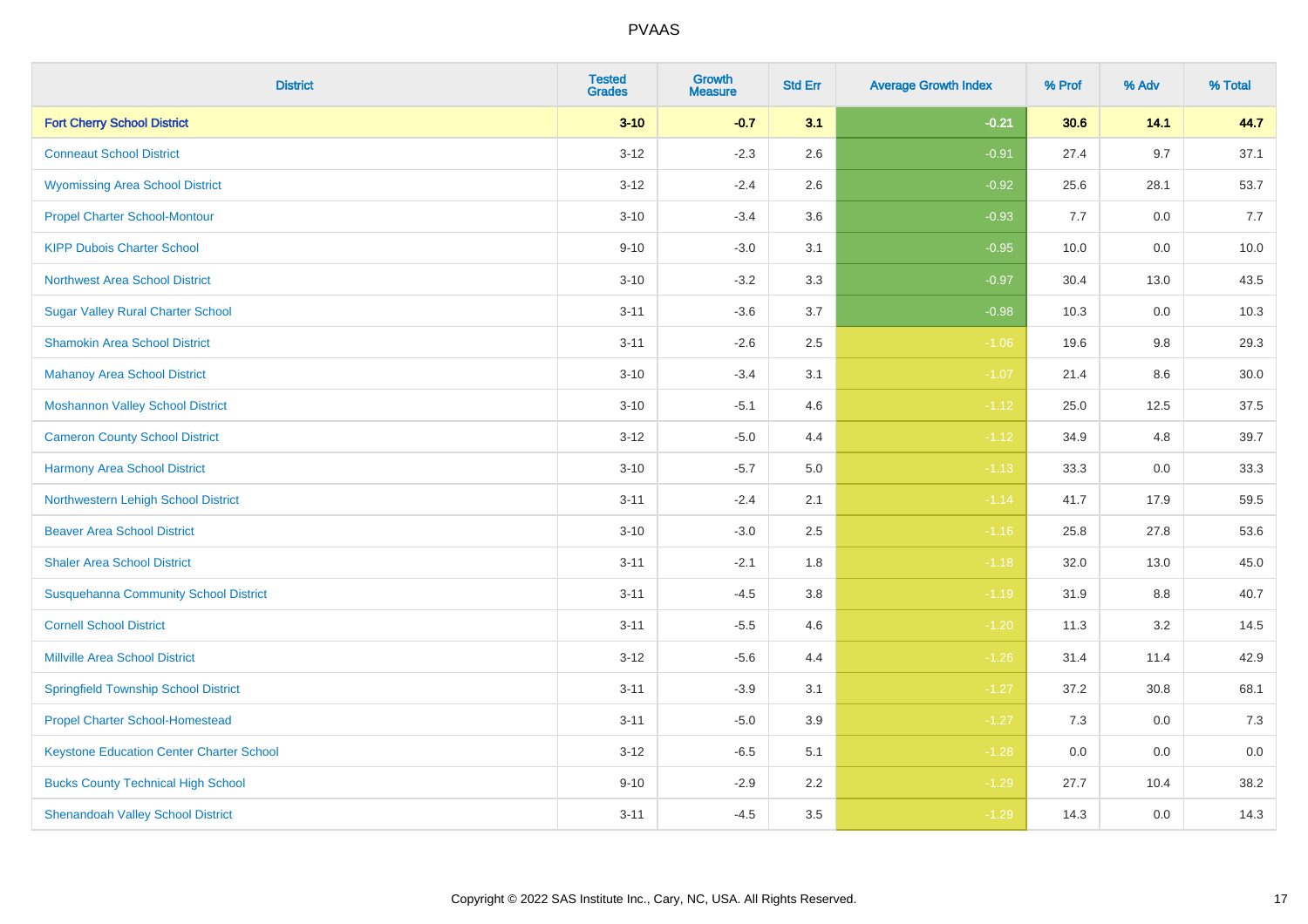| <b>District</b>                               | <b>Tested</b><br><b>Grades</b> | Growth<br><b>Measure</b> | <b>Std Err</b> | <b>Average Growth Index</b> | % Prof | % Adv | % Total |
|-----------------------------------------------|--------------------------------|--------------------------|----------------|-----------------------------|--------|-------|---------|
| <b>Fort Cherry School District</b>            | $3 - 10$                       | $-0.7$                   | 3.1            | $-0.21$                     | 30.6   | 14.1  | 44.7    |
| <b>Southern Fulton School District</b>        | $3 - 11$                       | $-5.1$                   | 4.0            | $-1.29$                     | 21.7   | 13.0  | 34.8    |
| <b>Rose Tree Media School District</b>        | $3 - 10$                       | $-2.8$                   | 2.1            | $-1.33$                     | 35.2   | 29.6  | 64.8    |
| <b>Northeast Bradford School District</b>     | $3 - 10$                       | $-5.0$                   | 3.7            | $-1.35$                     | 30.6   | 4.8   | 35.5    |
| <b>Dubois Area School District</b>            | $3 - 11$                       | $-2.8$                   | 2.0            | $-1.37$                     | 35.5   | 19.0  | 54.6    |
| <b>Chester-Upland School District</b>         | $3 - 11$                       | $-3.6$                   | 2.6            | $-1.38$                     | 1.6    | 0.0   | 1.6     |
| <b>Franklin Area School District</b>          | $3 - 11$                       | $-3.7$                   | 2.6            | $-1.43$                     | 30.5   | 5.9   | 36.4    |
| <b>Weatherly Area School District</b>         | $3 - 11$                       | $-5.8$                   | 4.0            | $-1.44$                     | 32.1   | 8.9   | 41.1    |
| <b>Middletown Area School District</b>        | $3 - 11$                       | $-3.4$                   | 2.4            | $-1.44$                     | 34.3   | 15.2  | 49.4    |
| <b>Rochester Area School District</b>         | $3 - 11$                       | $-5.7$                   | 3.9            | $-1.45$                     | 14.9   | 2.1   | 17.0    |
| <b>Greater Johnstown School District</b>      | $3 - 11$                       | $-3.5$                   | 2.4            | $-1.45$                     | 10.3   | 1.3   | 11.5    |
| Salisbury-Elk Lick School District            | $3 - 11$                       | $-8.4$                   | 5.8            | $-1.45$                     | 33.3   | 5.6   | 38.9    |
| <b>Troy Area School District</b>              | $3 - 10$                       | $-4.7$                   | $3.2\,$        | $-1.46$                     | 22.8   | 16.5  | 39.2    |
| <b>Towanda Area School District</b>           | $3 - 11$                       | $-4.0$                   | 2.6            | $-1.52$                     | 24.8   | 9.9   | 34.8    |
| <b>Crestwood School District</b>              | $3 - 11$                       | $-3.4$                   | 2.2            | $-1.52$                     | 33.1   | 21.7  | 54.9    |
| <b>Nazareth Area School District</b>          | $3 - 11$                       | $-2.5$                   | 1.7            | $-1.53$                     | 29.2   | 24.6  | 53.8    |
| <b>Universal Audenried Charter School</b>     | $9 - 11$                       | $-3.8$                   | 2.5            | $-1.53$                     | 3.0    | 0.5   | 3.5     |
| <b>Ridgway Area School District</b>           | $3 - 11$                       | $-6.1$                   | 4.0            | $-1.53$                     | 42.2   | 15.6  | 57.8    |
| <b>Conemaugh Valley School District</b>       | $3 - 12$                       | $-6.3$                   | 4.1            | $-1.54$                     | 23.7   | 5.1   | 28.8    |
| <b>Charleroi School District</b>              | $3 - 11$                       | $-4.3$                   | 2.7            | $-1.55$                     | 22.2   | 15.9  | 38.1    |
| <b>Shanksville-Stonycreek School District</b> | $3 - 10$                       | $-8.6$                   | 5.5            | $-1.55$                     | 17.6   | 23.5  | 41.2    |
| <b>Slippery Rock Area School District</b>     | $3 - 11$                       | $-3.8$                   | 2.5            | $-1.56$                     | 30.8   | 21.9  | 52.7    |
| Insight PA Cyber Charter School               | $3 - 11$                       | $-9.4$                   | 5.8            | $-1.62$                     | 25.6   | 4.6   | 30.2    |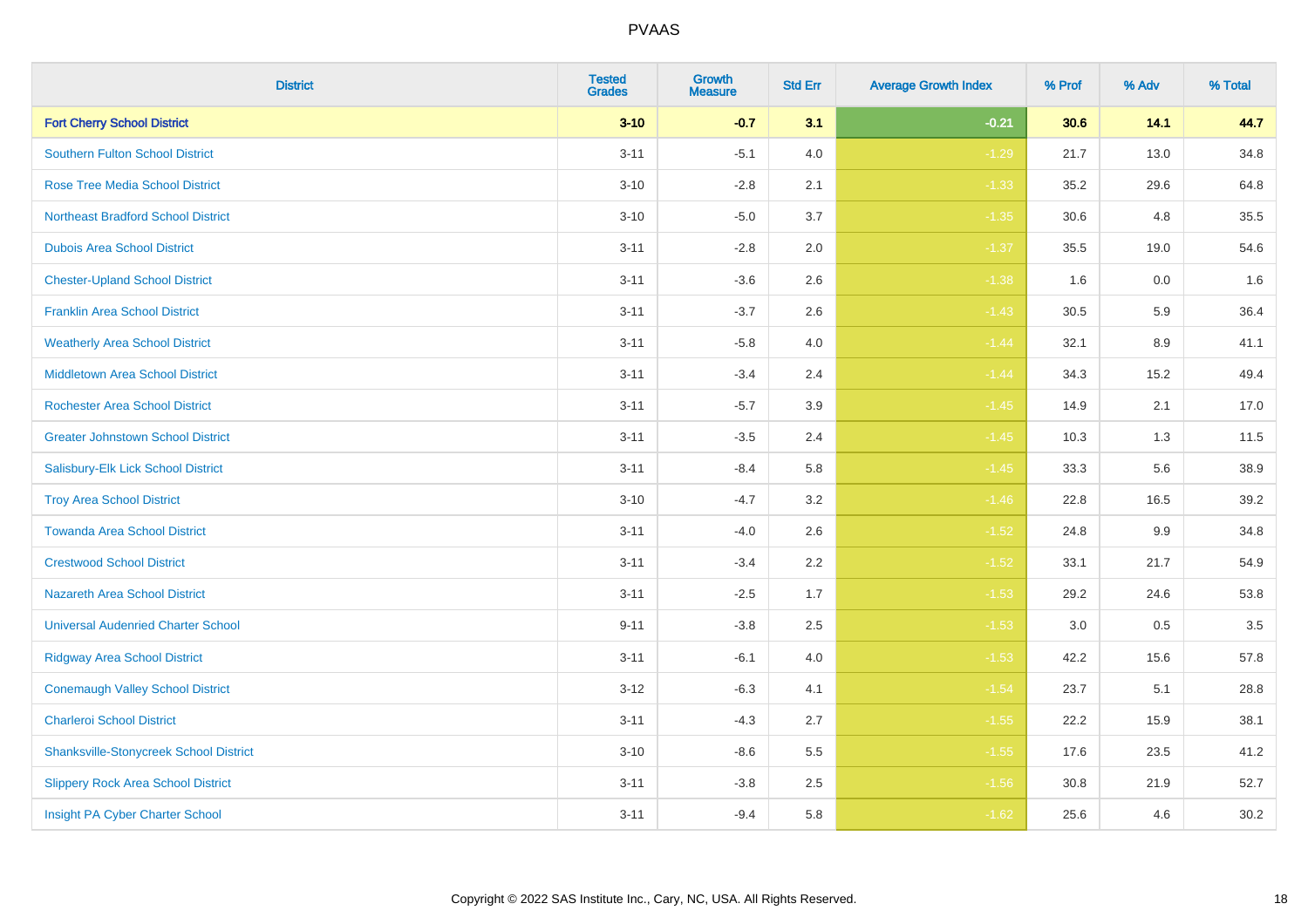| <b>District</b>                                        | <b>Tested</b><br><b>Grades</b> | Growth<br><b>Measure</b> | <b>Std Err</b> | <b>Average Growth Index</b> | % Prof | % Adv   | % Total |
|--------------------------------------------------------|--------------------------------|--------------------------|----------------|-----------------------------|--------|---------|---------|
| <b>Fort Cherry School District</b>                     | $3 - 10$                       | $-0.7$                   | 3.1            | $-0.21$                     | 30.6   | 14.1    | 44.7    |
| <b>Laurel Highlands School District</b>                | $3 - 11$                       | $-3.8$                   | 2.3            | $-1.63$                     | 20.9   | 14.6    | 35.4    |
| <b>Hollidaysburg Area School District</b>              | $3 - 11$                       | $-2.7$                   | 1.6            | $-1.64$                     | 32.6   | 15.2    | 47.8    |
| Hatboro-Horsham School District                        | $3 - 11$                       | $-2.7$                   | 1.6            | $-1.65$                     | 27.9   | 17.9    | 45.8    |
| <b>Steelton-Highspire School District</b>              | $3 - 11$                       | $-5.3$                   | 3.2            | $-1.65$                     | 13.9   | 0.0     | 13.9    |
| <b>Woodland Hills School District</b>                  | $3 - 12$                       | $-4.2$                   | 2.5            | $-1.66$                     | 10.1   | 1.4     | 11.5    |
| Dauphin County Technical School                        | $9 - 11$                       | $-3.9$                   | 2.3            | $-1.67$                     | 18.3   | 11.1    | 29.3    |
| <b>Environmental Charter School At Frick Park</b>      | $3-9$                          | $-6.2$                   | 3.7            | $-1.67$                     | 25.9   | 3.4     | 29.3    |
| <b>Twin Valley School District</b>                     | $3 - 12$                       | $-3.2$                   | 1.9            | $-1.68$                     | 38.8   | 19.8    | 58.6    |
| <b>Union Area School District</b>                      | $3 - 11$                       | $-6.5$                   | 3.8            | $-1.70$                     | 30.6   | 12.2    | 42.9    |
| Southern Huntingdon County School District             | $3 - 11$                       | $-5.9$                   | 3.4            | $-1.76$                     | 32.8   | 4.9     | 37.7    |
| <b>Oxford Area School District</b>                     | $3 - 11$                       | $-3.1$                   | 1.8            | $-1.77$                     | 27.5   | 14.5    | 42.0    |
| Renaissance Academy Charter School                     | $3 - 11$                       | $-5.6$                   | 3.1            | $-1.79$                     | 28.4   | 18.5    | 46.9    |
| <b>Pleasant Valley School District</b>                 | $3 - 11$                       | $-3.3$                   | 1.8            | $-1.80$                     | 28.5   | 10.4    | 39.0    |
| New Kensington-Arnold School District                  | $3 - 11$                       | $-5.8$                   | 3.2            | $-1.80$                     | 10.8   | 1.2     | 12.0    |
| <b>Westinghouse Arts Academy Charter School</b>        | $9 - 10$                       | $-6.0$                   | 3.3            | $-1.81$                     | 20.2   | $8.9\,$ | 29.1    |
| <b>West Chester Area School District</b>               | $3 - 11$                       | $-2.1$                   | 1.2            | $-1.83$                     | 36.4   | 23.2    | 59.6    |
| <b>Montgomery Area School District</b>                 | $3 - 11$                       | $-5.8$                   | 3.2            | $-1.83$                     | 25.0   | 11.5    | 36.5    |
| <b>Penn Cambria School District</b>                    | $3 - 11$                       | $-4.5$                   | 2.4            | $-1.86$                     | 27.3   | 15.8    | 43.2    |
| <b>Chester Charter Scholars Academy Charter School</b> | $3 - 12$                       | $-6.2$                   | 3.3            | $-1.88$                     | 2.2    | 0.0     | 2.2     |
| <b>Jenkintown School District</b>                      | $3 - 11$                       | $-7.9$                   | 4.1            | $-1.92$                     | 34.1   | 27.3    | 61.4    |
| Millersburg Area School District                       | $3 - 11$                       | $-6.6$                   | 3.4            | $-1.92$                     | 24.1   | 10.3    | 34.5    |
| <b>Southern Lehigh School District</b>                 | $3 - 11$                       | $-4.1$                   | 2.1            | $-1.94$                     | 39.3   | 28.0    | 67.2    |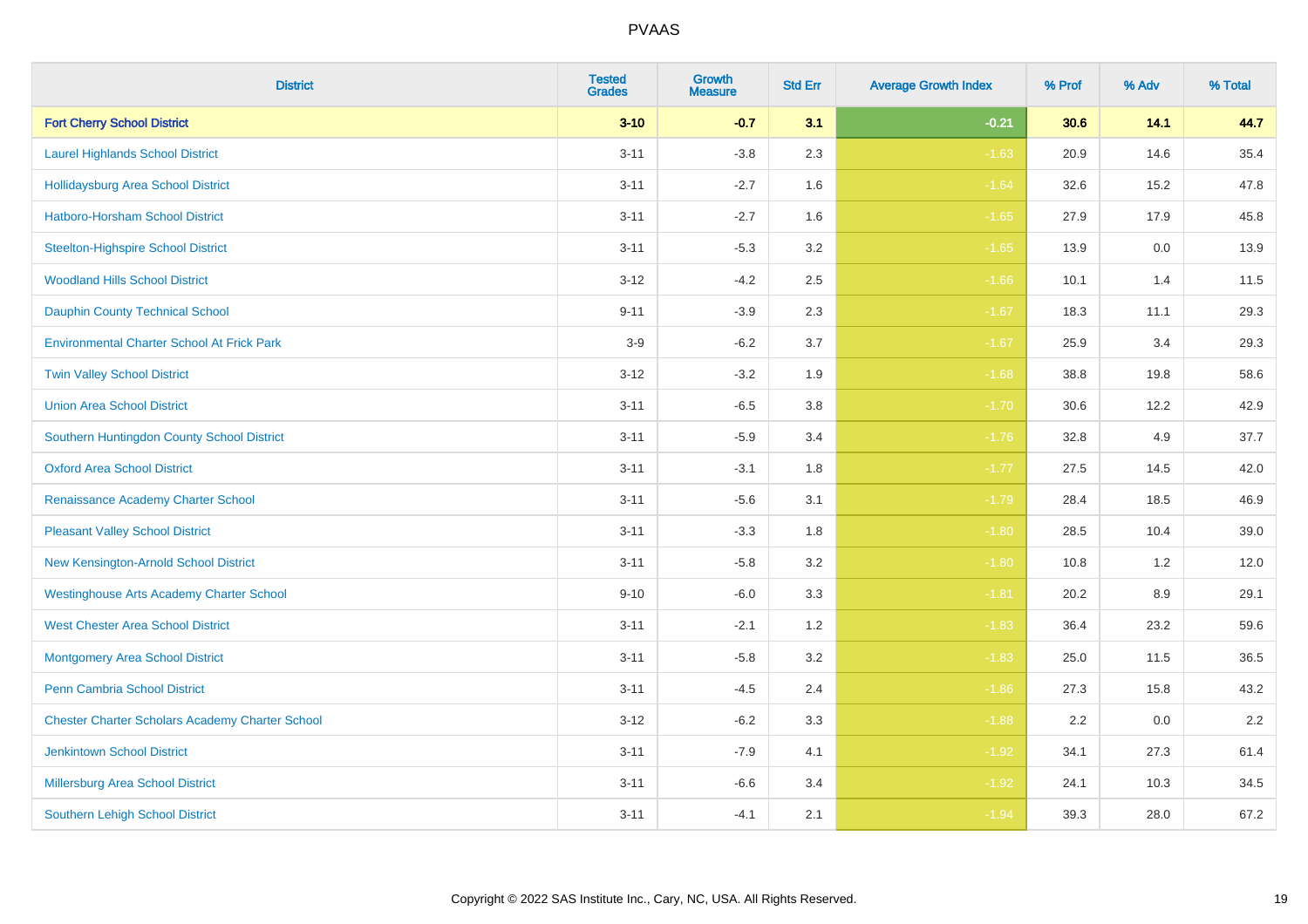| <b>District</b>                                                       | <b>Tested</b><br><b>Grades</b> | <b>Growth</b><br><b>Measure</b> | <b>Std Err</b> | <b>Average Growth Index</b> | % Prof | % Adv   | % Total |
|-----------------------------------------------------------------------|--------------------------------|---------------------------------|----------------|-----------------------------|--------|---------|---------|
| <b>Fort Cherry School District</b>                                    | $3 - 10$                       | $-0.7$                          | 3.1            | $-0.21$                     | 30.6   | 14.1    | 44.7    |
| Schuylkill Haven Area School District                                 | $3 - 11$                       | $-5.3$                          | 2.7            | $-1.96$                     | 22.2   | 11.6    | 33.8    |
| <b>North East School District</b>                                     | $3 - 11$                       | $-5.3$                          | 2.7            | $-1.97$                     | 31.7   | 24.8    | 56.4    |
| <b>Titusville Area School District</b>                                | $3 - 11$                       | $-5.0$                          | 2.5            | $-1.98$                     | 26.5   | 6.8     | 33.3    |
| Lehigh Valley Academy Regional Charter School                         | $3 - 11$                       | $-5.9$                          | 3.0            | $-1.98$                     | 20.0   | 7.7     | 27.7    |
| Lincoln Leadership Academy Charter School                             | $3 - 12$                       | $-7.4$                          | 3.7            | $-1.99$                     | 6.4    | 2.1     | 8.5     |
| <b>Sto-Rox School District</b>                                        | $3 - 10$                       | $-7.0$                          | 3.5            | $-1.99$                     | 3.2    | $0.0\,$ | 3.2     |
| <b>Kiski Area School District</b>                                     | $3 - 11$                       | $-4.0$                          | 2.0            | $-1.99$                     | 23.1   | 18.2    | 41.3    |
| <b>Bristol Borough School District</b>                                | $3 - 12$                       | $-5.9$                          | 2.9            | $-2.00$                     | 27.8   | 3.3     | 31.1    |
| Preparatory Charter School Of Mathematics, Science, Tech, And Careers | $9 - 10$                       | $-5.1$                          | $2.5\,$        | $-2.03$                     | 6.3    | 1.4     | 7.7     |
| <b>Riverside Beaver County School District</b>                        | $3 - 11$                       | $-5.5$                          | 2.7            | $-2.03$                     | 35.8   | 23.2    | 59.0    |
| <b>Freedom Area School District</b>                                   | $3 - 11$                       | $-6.3$                          | 3.1            | $-2.04$                     | 22.9   | 8.4     | 31.3    |
| <b>Boyertown Area School District</b>                                 | $3 - 11$                       | $-2.9$                          | 1.4            | $-2.06$                     | 30.8   | 22.6    | 53.4    |
| <b>West Greene School District</b>                                    | $3 - 11$                       | $-8.1$                          | 3.9            | $-2.08$                     | 31.0   | 11.9    | 42.9    |
| <b>Wellsboro Area School District</b>                                 | $3 - 11$                       | $-6.3$                          | 3.0            | $-2.08$                     | 24.4   | 13.4    | 37.8    |
| <b>Mastery Charter School - Gratz Campus</b>                          | $7 - 10$                       | $-9.5$                          | 4.6            | $-2.09$                     | 0.0    | 3.4     | 3.4     |
| <b>East Allegheny School District</b>                                 | $3 - 11$                       | $-6.4$                          | 3.0            | $-2.11$                     | 21.0   | 7.4     | 28.4    |
| <b>West Middlesex Area School District</b>                            | $3 - 10$                       | $-7.4$                          | 3.5            | $-2.11$                     | 32.0   | 9.6     | 41.6    |
| <b>Cambria Heights School District</b>                                | $3 - 10$                       | $-6.2$                          | 2.9            | $-2.11$                     | 25.0   | 13.0    | 38.0    |
| <b>Elk Lake School District</b>                                       | $3 - 11$                       | $-6.1$                          | 2.9            | $-2.12$                     | 26.3   | 11.6    | 37.9    |
| North Schuylkill School District                                      | $3 - 11$                       | $-4.7$                          | 2.2            | $-2.16$                     | 20.2   | 11.7    | 31.9    |
| <b>Western Beaver County School District</b>                          | $3 - 11$                       | $-9.3$                          | 4.2            | $-2.20$                     | 45.1   | 3.9     | 49.0    |
| <b>Wyoming Area School District</b>                                   | $3 - 10$                       | $-5.5$                          | 2.5            | $-2.21$                     | 32.0   | 9.6     | 41.6    |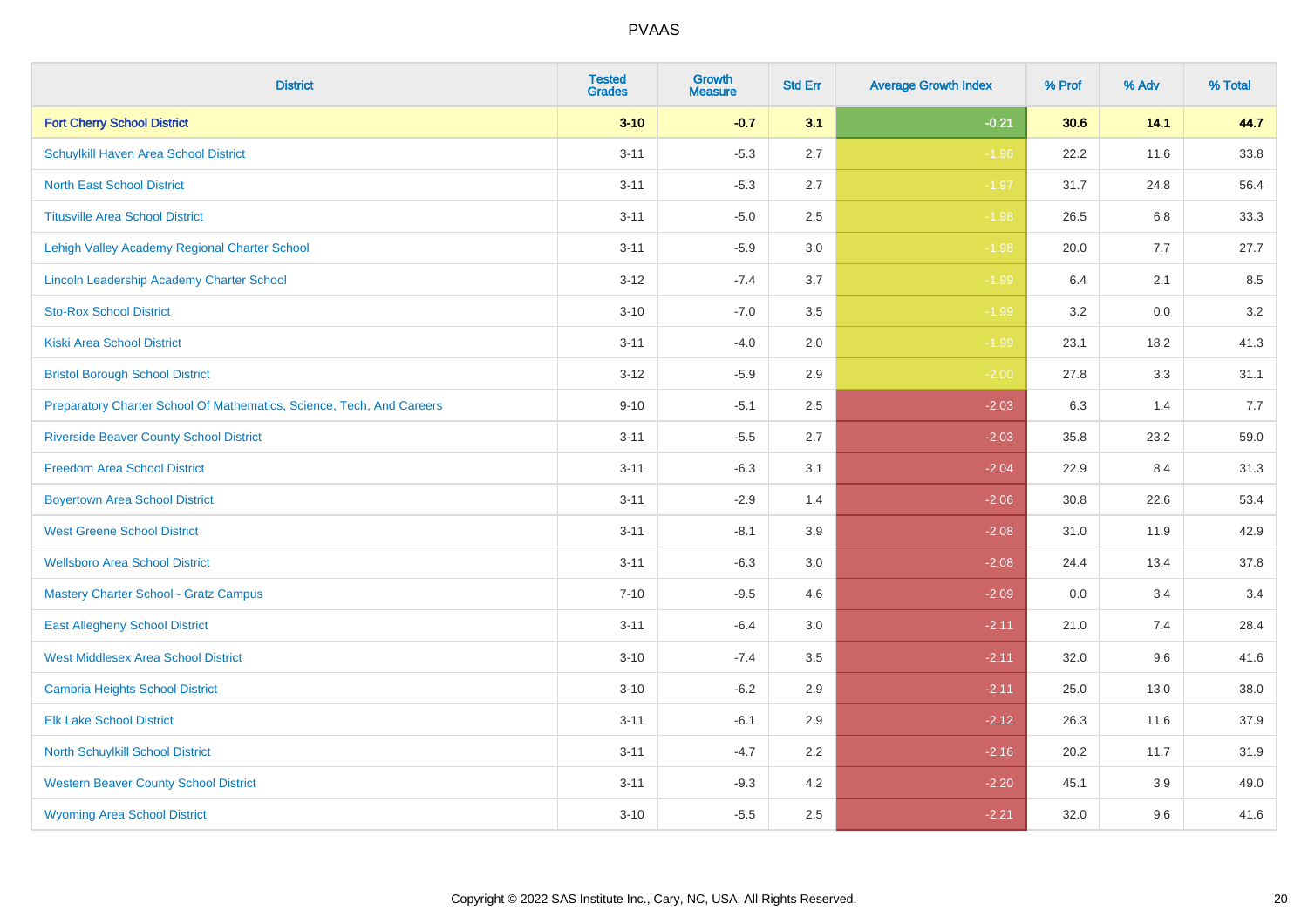| <b>District</b>                               | <b>Tested</b><br><b>Grades</b> | Growth<br><b>Measure</b> | <b>Std Err</b> | <b>Average Growth Index</b> | % Prof | % Adv | % Total |
|-----------------------------------------------|--------------------------------|--------------------------|----------------|-----------------------------|--------|-------|---------|
| <b>Fort Cherry School District</b>            | $3 - 10$                       | $-0.7$                   | 3.1            | $-0.21$                     | 30.6   | 14.1  | 44.7    |
| <b>Elizabeth Forward School District</b>      | $3 - 11$                       | $-5.5$                   | 2.5            | $-2.25$                     | 32.2   | 12.8  | 45.0    |
| <b>Yough School District</b>                  | $3 - 10$                       | $-6.2$                   | 2.7            | $-2.27$                     | 28.9   | 8.8   | 37.7    |
| Owen J Roberts School District                | $3 - 11$                       | $-3.5$                   | 1.5            | $-2.27$                     | 36.8   | 24.4  | 61.2    |
| <b>Susquenita School District</b>             | $3 - 11$                       | $-5.9$                   | 2.6            | $-2.28$                     | 30.6   | 13.9  | 44.4    |
| <b>Achievement House Charter School</b>       | $7 - 11$                       | $-8.2$                   | 3.6            | $-2.28$                     | 16.7   | 2.8   | 19.4    |
| <b>Carmichaels Area School District</b>       | $3 - 10$                       | $-7.0$                   | 3.1            | $-2.30$                     | 17.8   | 9.6   | 27.4    |
| <b>Commodore Perry School District</b>        | $3 - 11$                       | $-10.4$                  | 4.5            | $-2.30$                     | 29.4   | 5.9   | 35.3    |
| Jamestown Area School District                | $3 - 11$                       | $-9.5$                   | 4.1            | $-2.33$                     | 41.5   | 4.9   | 46.3    |
| <b>Riverside School District</b>              | $3 - 11$                       | $-6.2$                   | 2.7            | $-2.33$                     | 20.8   | 17.0  | 37.7    |
| <b>City CHS</b>                               | $10 - 11$                      | $-5.6$                   | 2.4            | $-2.34$                     | 15.9   | 1.5   | 17.4    |
| <b>Octorara Area School District</b>          | $3 - 11$                       | $-7.5$                   | 3.2            | $-2.35$                     | 26.1   | 17.0  | 43.2    |
| <b>Pottsville Area School District</b>        | $3 - 12$                       | $-4.9$                   | 2.1            | $-2.36$                     | 21.8   | 7.9   | 29.6    |
| <b>Mount Pleasant Area School District</b>    | $3 - 11$                       | $-5.4$                   | 2.3            | $-2.37$                     | 33.3   | 8.7   | 42.0    |
| <b>Wyoming Valley West School District</b>    | $3 - 11$                       | $-5.5$                   | 2.3            | $-2.38$                     | 22.2   | 9.2   | 31.4    |
| <b>Redbank Valley School District</b>         | $3 - 11$                       | $-7.5$                   | 3.1            | $-2.41$                     | 12.4   | 10.6  | 23.1    |
| <b>Forbes Road School District</b>            | $3 - 11$                       | $-11.5$                  | 4.7            | $-2.43$                     | 23.1   | 10.3  | 33.3    |
| Pocono Mountain School District               | $3 - 12$                       | $-4.3$                   | 1.8            | $-2.43$                     | 35.5   | 17.1  | 52.6    |
| Perseus House Charter School Of Excellence    | $6 - 11$                       | $-6.4$                   | 2.6            | $-2.50$                     | 0.9    | 0.0   | 0.9     |
| <b>Columbia-Montour AVTS</b>                  | $9 - 10$                       | $-7.1$                   | 2.8            | $-2.52$                     | 19.5   | 3.2   | 22.7    |
| <b>Antietam School District</b>               | $3 - 10$                       | $-9.5$                   | 3.7            | $-2.57$                     | 20.9   | 1.5   | 22.4    |
| <b>Greater Nanticoke Area School District</b> | $3 - 12$                       | $-6.8$                   | 2.6            | $-2.58$                     | 15.2   | 8.9   | 24.1    |
| Catasauqua Area School District               | $3 - 12$                       | $-7.3$                   | 2.8            | $-2.58$                     | 27.1   | 11.2  | 38.3    |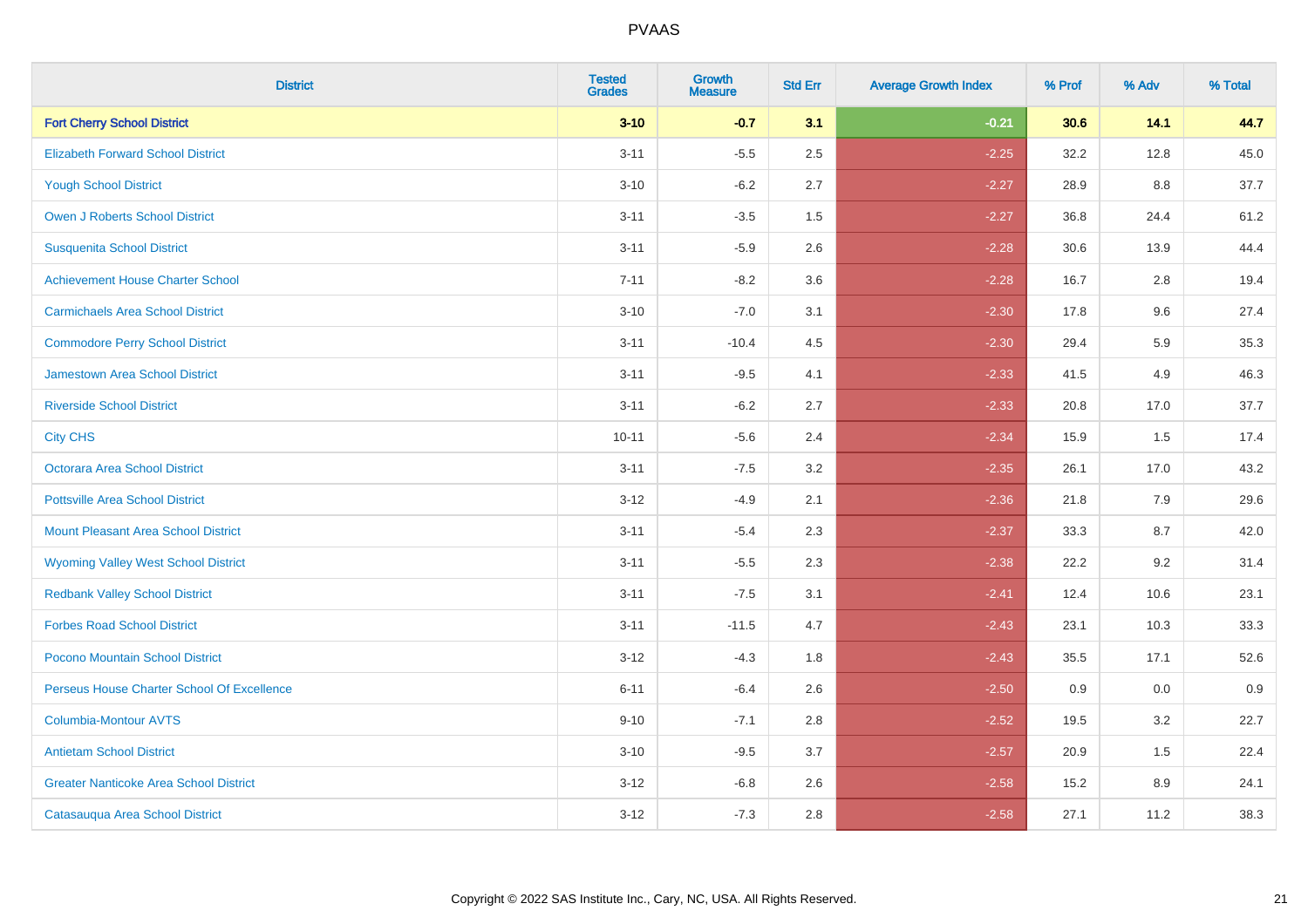| <b>District</b>                                | <b>Tested</b><br><b>Grades</b> | <b>Growth</b><br><b>Measure</b> | <b>Std Err</b> | <b>Average Growth Index</b> | % Prof | % Adv | % Total  |
|------------------------------------------------|--------------------------------|---------------------------------|----------------|-----------------------------|--------|-------|----------|
| <b>Fort Cherry School District</b>             | $3 - 10$                       | $-0.7$                          | 3.1            | $-0.21$                     | 30.6   | 14.1  | 44.7     |
| <b>Union City Area School District</b>         | $3 - 12$                       | $-8.7$                          | 3.3            | $-2.59$                     | 29.7   | 10.9  | 40.6     |
| <b>Bethel Park School District</b>             | $3 - 11$                       | $-4.4$                          | 1.7            | $-2.62$                     | 40.1   | 27.3  | 67.4     |
| <b>Richland School District</b>                | $3 - 11$                       | $-6.9$                          | 2.6            | $-2.63$                     | 40.1   | 20.9  | 61.0     |
| <b>Turkeyfoot Valley Area School District</b>  | $3 - 12$                       | $-15.4$                         | 5.8            | $-2.66$                     | 3.8    | 3.8   | 7.6      |
| <b>Connellsville Area School District</b>      | $3 - 11$                       | $-5.3$                          | 2.0            | $-2.67$                     | 24.2   | 5.0   | 29.1     |
| <b>Blairsville-Saltsburg School District</b>   | $3 - 11$                       | $-7.5$                          | 2.8            | $-2.67$                     | 20.1   | 8.2   | 28.3     |
| <b>Lawrence County CTC</b>                     | $10 - 11$                      | $-9.8$                          | 3.7            | $-2.68$                     | 7.3    | 0.0   | 7.3      |
| <b>Avonworth School District</b>               | $3 - 10$                       | $-6.2$                          | 2.3            | $-2.68$                     | 35.9   | 14.1  | $50.0\,$ |
| <b>Governor Mifflin School District</b>        | $3 - 11$                       | $-4.4$                          | 1.6            | $-2.69$                     | 30.3   | 7.7   | 38.0     |
| <b>Eastern York School District</b>            | $3 - 11$                       | $-6.2$                          | 2.3            | $-2.70$                     | 27.8   | 18.5  | 46.4     |
| La Academia Partnership Charter School         | $6 - 11$                       | $-15.5$                         | 5.7            | $-2.70$                     | 2.3    | 0.0   | 2.3      |
| Karns City Area School District                | $3 - 11$                       | $-7.2$                          | 2.6            | $-2.71$                     | 26.4   | 20.8  | 47.2     |
| <b>Selinsgrove Area School District</b>        | $3 - 12$                       | $-5.7$                          | 2.1            | $-2.74$                     | 25.4   | 13.9  | 39.2     |
| <b>Clarion-Limestone Area School District</b>  | $3 - 12$                       | $-10.0$                         | 3.6            | $-2.76$                     | 28.3   | 20.0  | 48.3     |
| <b>Pottsgrove School District</b>              | $3 - 11$                       | $-5.5$                          | 2.0            | $-2.78$                     | 28.6   | 10.3  | 38.8     |
| <b>Quakertown Community School District</b>    | $3 - 12$                       | $-4.3$                          | 1.5            | $-2.79$                     | 33.8   | 20.1  | 53.8     |
| <b>Sharon City School District</b>             | $3 - 11$                       | $-6.5$                          | 2.3            | $-2.79$                     | 13.1   | 5.0   | 18.1     |
| <b>Innovative Arts Academy Charter School</b>  | $6 - 11$                       | $-7.2$                          | 2.5            | $-2.83$                     | 2.0    | 0.0   | 2.0      |
| Southern Columbia Area School District         | $3 - 11$                       | $-8.5$                          | 3.0            | $-2.83$                     | 30.5   | 12.8  | 43.3     |
| <b>Berwick Area School District</b>            | $3 - 11$                       | $-6.9$                          | 2.4            | $-2.84$                     | 22.3   | 11.5  | 33.8     |
| Mifflinburg Area School District               | $3 - 11$                       | $-6.0$                          | 2.1            | $-2.87$                     | 32.7   | 13.3  | 46.0     |
| <b>Carbon Career &amp; Technical Institute</b> | $9 - 11$                       | $-9.3$                          | 3.2            | $-2.92$                     | 19.6   | 2.2   | 21.7     |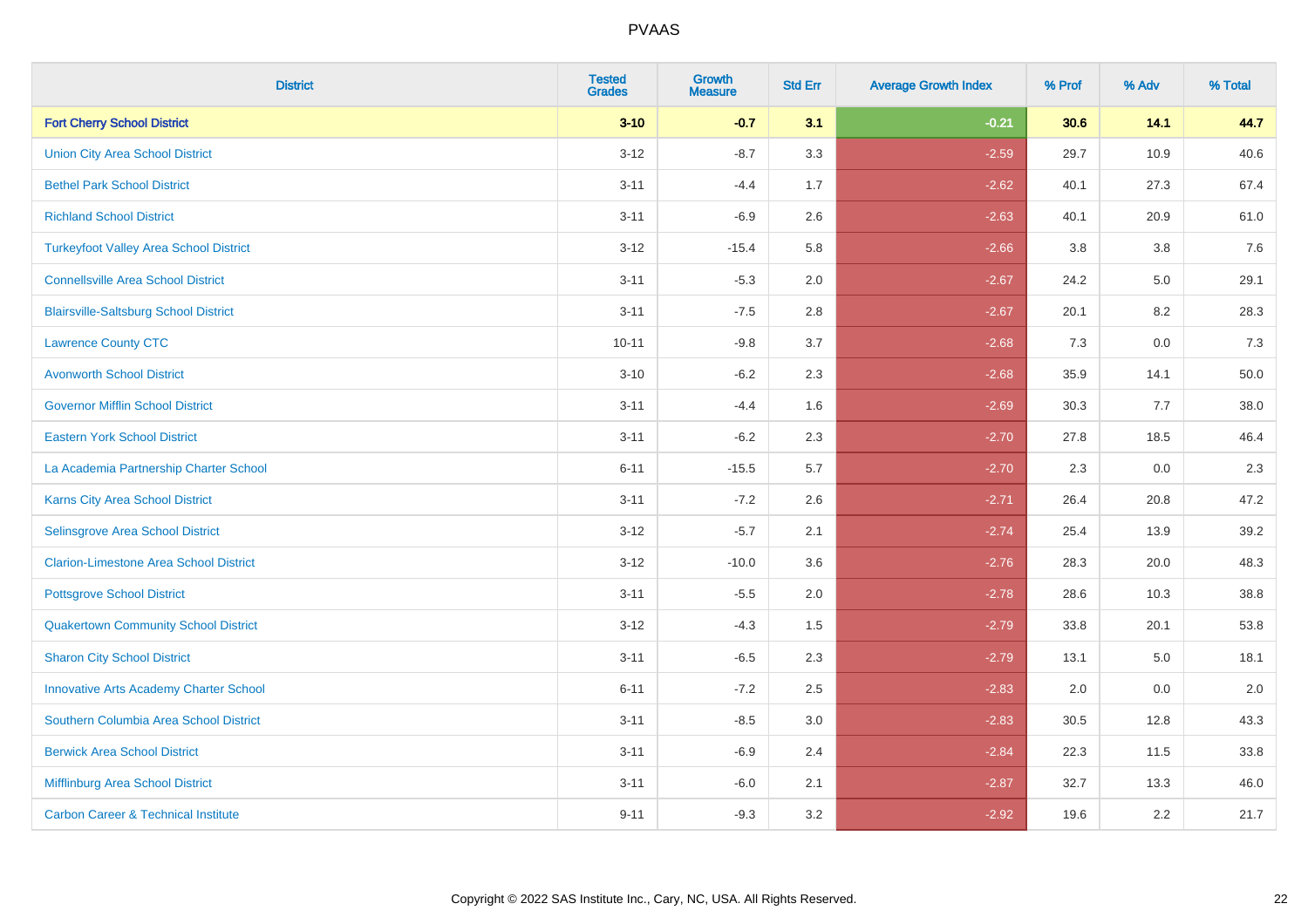| <b>District</b>                           | <b>Tested</b><br><b>Grades</b> | <b>Growth</b><br><b>Measure</b> | <b>Std Err</b> | <b>Average Growth Index</b> | % Prof | % Adv   | % Total |
|-------------------------------------------|--------------------------------|---------------------------------|----------------|-----------------------------|--------|---------|---------|
| <b>Fort Cherry School District</b>        | $3 - 10$                       | $-0.7$                          | 3.1            | $-0.21$                     | 30.6   | 14.1    | 44.7    |
| <b>Baldwin-Whitehall School District</b>  | $3 - 11$                       | $-5.5$                          | 1.9            | $-2.93$                     | 32.0   | 14.7    | 46.7    |
| <b>Montour School District</b>            | $3 - 11$                       | $-6.1$                          | 2.1            | $-2.95$                     | 31.8   | 23.6    | 55.3    |
| <b>Carlisle Area School District</b>      | $3 - 11$                       | $-5.2$                          | 1.7            | $-2.99$                     | 28.0   | 19.3    | 47.3    |
| <b>Corry Area School District</b>         | $3 - 11$                       | $-6.8$                          | 2.3            | $-3.01$                     | 24.0   | 8.8     | 32.8    |
| Gettysburg Area School District           | $3 - 11$                       | $-6.0$                          | 2.0            | $-3.02$                     | 28.8   | 19.6    | 48.5    |
| Boys Latin Of Philadelphia Charter School | $6 - 12$                       | $-8.0$                          | 2.7            | $-3.02$                     | 1.4    | 0.0     | 1.4     |
| Imhotep Institute Charter High School     | $9 - 11$                       | $-17.6$                         | 5.8            | $-3.03$                     | 15.4   | 0.0     | 15.4    |
| <b>Greensburg Salem School District</b>   | $3 - 11$                       | $-6.9$                          | 2.2            | $-3.06$                     | 30.3   | 13.3    | 43.6    |
| California Area School District           | $3 - 10$                       | $-13.7$                         | 4.5            | $-3.06$                     | 41.7   | 16.7    | 58.3    |
| Jefferson-Morgan School District          | $3 - 10$                       | $-12.0$                         | 3.9            | $-3.09$                     | 28.6   | 6.1     | 34.7    |
| <b>Erie City School District</b>          | $3 - 12$                       | $-4.5$                          | 1.4            | $-3.09$                     | 13.4   | 6.7     | 20.1    |
| <b>Hanover Area School District</b>       | $3 - 11$                       | $-14.7$                         | 4.7            | $-3.13$                     | 12.1   | $3.0\,$ | 15.2    |
| <b>Wissahickon School District</b>        | $3 - 10$                       | $-5.3$                          | 1.7            | $-3.14$                     | 27.5   | 29.0    | 56.6    |
| <b>Keystone Oaks School District</b>      | $3 - 11$                       | $-7.2$                          | 2.3            | $-3.14$                     | 30.0   | 11.1    | 41.0    |
| <b>Somerset Area School District</b>      | $3 - 11$                       | $-7.6$                          | 2.4            | $-3.17$                     | 21.0   | 14.5    | 35.5    |
| <b>Parkland School District</b>           | $3 - 11$                       | $-3.7$                          | 1.2            | $-3.17$                     | 31.4   | 30.6    | 62.0    |
| <b>Montoursville Area School District</b> | $3-12$                         | $-8.4$                          | 2.6            | $-3.17$                     | 38.8   | 18.2    | 57.0    |
| <b>Canon-Mcmillan School District</b>     | $3 - 11$                       | $-5.0$                          | 1.5            | $-3.25$                     | 30.8   | 28.5    | 59.3    |
| <b>Riverview School District</b>          | $3 - 11$                       | $-13.0$                         | 4.0            | $-3.29$                     | 43.1   | 7.8     | 51.0    |
| Lackawanna Trail School District          | $3 - 10$                       | $-11.0$                         | 3.3            | $-3.35$                     | 13.1   | 18.0    | 31.2    |
| East Stroudsburg Area School District     | $3 - 11$                       | $-4.9$                          | 1.4            | $-3.38$                     | 22.7   | 12.5    | 35.2    |
| <b>Mount Carmel Area School District</b>  | $3 - 11$                       | $-7.9$                          | 2.3            | $-3.38$                     | 18.2   | 4.4     | 22.6    |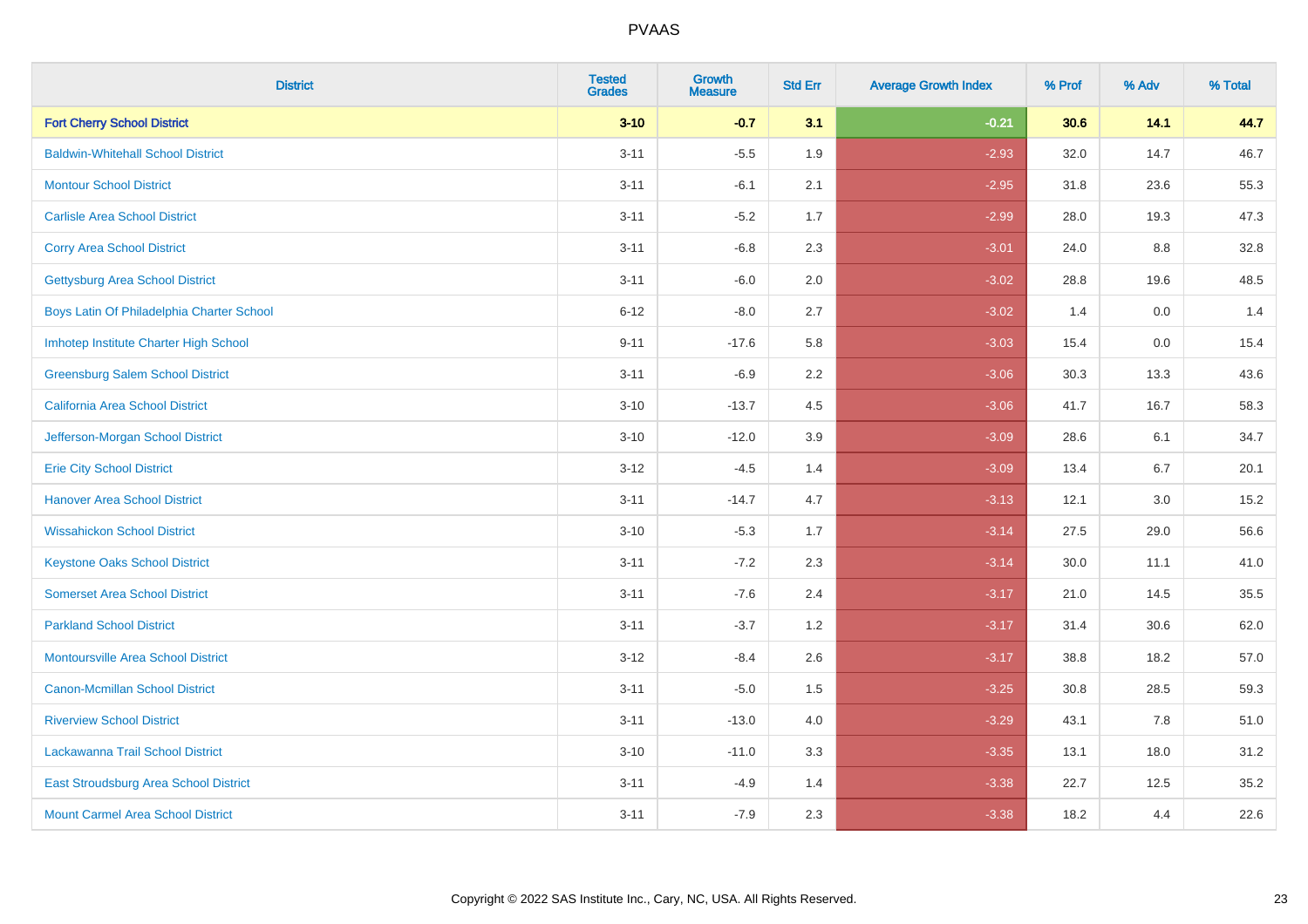| <b>District</b>                           | <b>Tested</b><br><b>Grades</b> | Growth<br><b>Measure</b> | <b>Std Err</b> | <b>Average Growth Index</b> | % Prof | % Adv | % Total |
|-------------------------------------------|--------------------------------|--------------------------|----------------|-----------------------------|--------|-------|---------|
| <b>Fort Cherry School District</b>        | $3 - 10$                       | $-0.7$                   | 3.1            | $-0.21$                     | 30.6   | 14.1  | 44.7    |
| <b>Shikellamy School District</b>         | $3 - 10$                       | $-8.3$                   | 2.4            | $-3.42$                     | 20.8   | 18.5  | 39.2    |
| <b>Ligonier Valley School District</b>    | $3 - 11$                       | $-10.8$                  | 3.1            | $-3.43$                     | 34.1   | 5.8   | 39.9    |
| <b>South Park School District</b>         | $3 - 11$                       | $-8.8$                   | 2.5            | $-3.46$                     | 28.1   | 17.0  | 45.2    |
| <b>Burgettstown Area School District</b>  | $3 - 11$                       | $-11.2$                  | 3.2            | $-3.46$                     | 16.0   | 2.7   | 18.7    |
| Mechanicsburg Area School District        | $3 - 11$                       | $-5.7$                   | 1.6            | $-3.48$                     | 35.1   | 16.0  | 51.2    |
| Morrisville Borough School District       | $3 - 11$                       | $-13.1$                  | 3.7            | $-3.52$                     | 4.9    | 1.6   | 6.6     |
| <b>West York Area School District</b>     | $3 - 12$                       | $-9.8$                   | 2.7            | $-3.57$                     | 21.9   | 10.9  | 32.8    |
| <b>Old Forge School District</b>          | $3 - 12$                       | $-11.3$                  | 3.1            | $-3.62$                     | 28.6   | 13.2  | 41.8    |
| <b>Shade-Central City School District</b> | $3 - 11$                       | $-14.6$                  | 4.0            | $-3.68$                     | 9.6    | 0.0   | 9.6     |
| Jefferson County-Dubois AVTS              | $9 - 11$                       | $-11.7$                  | 3.1            | $-3.72$                     | 17.6   | 2.8   | 20.4    |
| <b>Pittston Area School District</b>      | $3 - 11$                       | $-8.2$                   | 2.2            | $-3.75$                     | 26.7   | 14.8  | 41.5    |
| <b>Mohawk Area School District</b>        | $3 - 11$                       | $-10.5$                  | 2.8            | $-3.75$                     | 35.1   | 10.6  | 45.7    |
| <b>Grove City Area School District</b>    | $3 - 12$                       | $-8.8$                   | 2.3            | $-3.89$                     | 25.6   | 16.4  | 42.0    |
| <b>Tacony Academy Charter School</b>      | $3 - 11$                       | $-12.9$                  | 3.3            | $-3.90$                     | 8.6    | 1.4   | 10.0    |
| <b>Bethlehem Area School District</b>     | $3 - 11$                       | $-4.5$                   | 1.1            | $-3.91$                     | 20.4   | 11.3  | 31.7    |
| <b>Tussey Mountain School District</b>    | $3 - 12$                       | $-13.0$                  | 3.3            | $-3.93$                     | 11.1   | 3.2   | 14.3    |
| <b>Windber Area School District</b>       | $3 - 11$                       | $-11.9$                  | 3.0            | $-3.94$                     | 41.0   | 10.3  | 51.3    |
| <b>Plum Borough School District</b>       | $3 - 11$                       | $-9.4$                   | 2.4            | $-3.98$                     | 32.9   | 27.4  | 60.4    |
| <b>Ellwood City Area School District</b>  | $3 - 11$                       | $-12.5$                  | 3.1            | $-4.00$                     | 26.7   | 8.7   | 35.4    |
| <b>Deer Lakes School District</b>         | $3 - 11$                       | $-10.0$                  | 2.5            | $-4.02$                     | 27.7   | 9.9   | 37.6    |
| <b>Southmoreland School District</b>      | $3 - 11$                       | $-12.5$                  | 3.1            | $-4.04$                     | 33.3   | 15.5  | 48.8    |
| <b>Milton Area School District</b>        | $3 - 11$                       | $-10.1$                  | 2.5            | $-4.04$                     | 23.0   | 11.3  | 34.2    |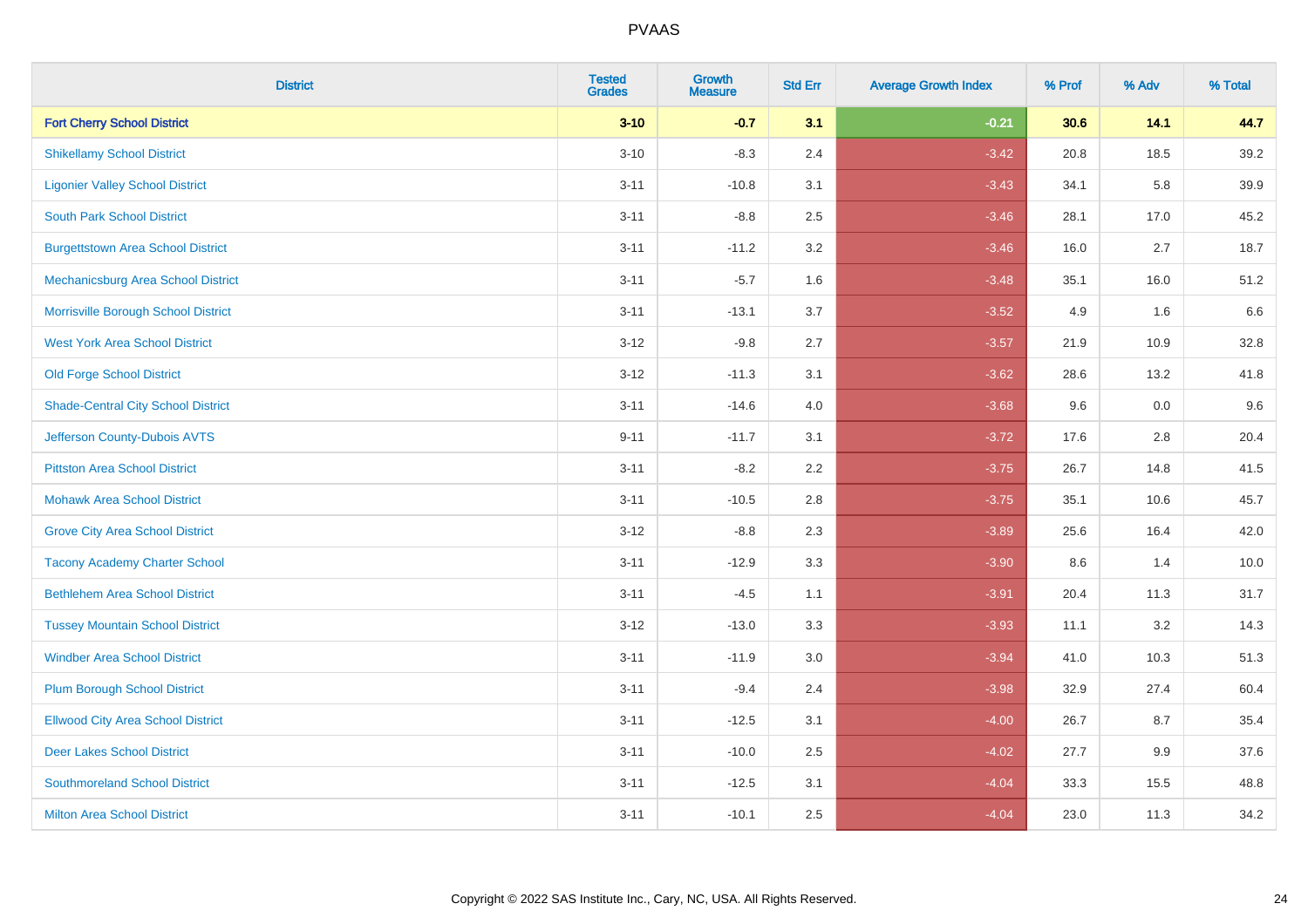| <b>District</b>                               | <b>Tested</b><br><b>Grades</b> | Growth<br><b>Measure</b> | <b>Std Err</b> | <b>Average Growth Index</b> | % Prof | % Adv   | % Total |
|-----------------------------------------------|--------------------------------|--------------------------|----------------|-----------------------------|--------|---------|---------|
| <b>Fort Cherry School District</b>            | $3 - 10$                       | $-0.7$                   | 3.1            | $-0.21$                     | 30.6   | 14.1    | 44.7    |
| <b>Scranton School District</b>               | $3 - 12$                       | $-10.1$                  | 2.5            | $-4.04$                     | 20.0   | 7.7     | 27.7    |
| <b>Mcguffey School District</b>               | $3 - 11$                       | $-12.1$                  | 3.0            | $-4.06$                     | 12.8   | 5.9     | 18.6    |
| <b>Moniteau School District</b>               | $3 - 11$                       | $-11.8$                  | 2.9            | $-4.07$                     | 22.6   | $5.0\,$ | 27.6    |
| <b>Mid Valley School District</b>             | $3 - 10$                       | $-11.1$                  | 2.7            | $-4.07$                     | 28.3   | 8.1     | 36.4    |
| <b>Panther Valley School District</b>         | $3 - 12$                       | $-13.3$                  | 3.2            | $-4.10$                     | 31.5   | 4.1     | 35.6    |
| <b>Williamsburg Community School District</b> | $3 - 11$                       | $-16.9$                  | 4.1            | $-4.14$                     | 22.4   | 0.0     | 22.4    |
| <b>Central Fulton School District</b>         | $3 - 11$                       | $-13.3$                  | 3.2            | $-4.20$                     | 18.1   | 9.7     | 27.8    |
| <b>Chartiers Valley School District</b>       | $3 - 11$                       | $-9.1$                   | 2.1            | $-4.23$                     | 20.7   | 17.4    | 38.0    |
| <b>Central Dauphin School District</b>        | $3 - 11$                       | $-5.2$                   | 1.2            | $-4.24$                     | 29.3   | 8.7     | 38.0    |
| <b>Interboro School District</b>              | $3 - 12$                       | $-8.4$                   | 2.0            | $-4.27$                     | 27.6   | 6.4     | 34.1    |
| <b>Big Spring School District</b>             | $3 - 11$                       | $-9.8$                   | 2.3            | $-4.32$                     | 23.6   | 12.9    | 36.5    |
| <b>General Mclane School District</b>         | $3 - 11$                       | $-10.7$                  | 2.4            | $-4.40$                     | 34.0   | 15.6    | 49.6    |
| <b>Chambersburg Area School District</b>      | $3 - 11$                       | $-5.6$                   | 1.3            | $-4.42$                     | 24.2   | 15.2    | 39.4    |
| <b>Greenville Area School District</b>        | $3 - 11$                       | $-13.2$                  | $3.0\,$        | $-4.45$                     | 32.1   | 4.6     | 36.7    |
| Jim Thorpe Area School District               | $3 - 11$                       | $-10.9$                  | 2.4            | $-4.48$                     | 19.5   | $6.0\,$ | 25.5    |
| <b>Hanover Public School District</b>         | $3 - 11$                       | $-12.4$                  | 2.7            | $-4.50$                     | 22.7   | 6.2     | 28.9    |
| <b>Northwestern School District</b>           | $3 - 11$                       | $-14.6$                  | 3.2            | $-4.51$                     | 32.5   | 13.7    | 46.2    |
| <b>Dunmore School District</b>                | $3 - 11$                       | $-12.2$                  | 2.7            | $-4.51$                     | 15.0   | 5.3     | 20.4    |
| <b>Derry Area School District</b>             | $3 - 11$                       | $-11.8$                  | 2.6            | $-4.53$                     | 34.8   | 6.1     | 40.9    |
| <b>Fannett-Metal School District</b>          | $3 - 11$                       | $-22.3$                  | 4.8            | $-4.65$                     | 16.4   | 6.6     | 23.0    |
| <b>Neshannock Township School District</b>    | $3 - 10$                       | $-12.5$                  | 2.7            | $-4.73$                     | 29.0   | 13.0    | 42.0    |
| <b>Girard School District</b>                 | $3 - 11$                       | $-12.3$                  | 2.6            | $-4.76$                     | 29.7   | 18.9    | 48.6    |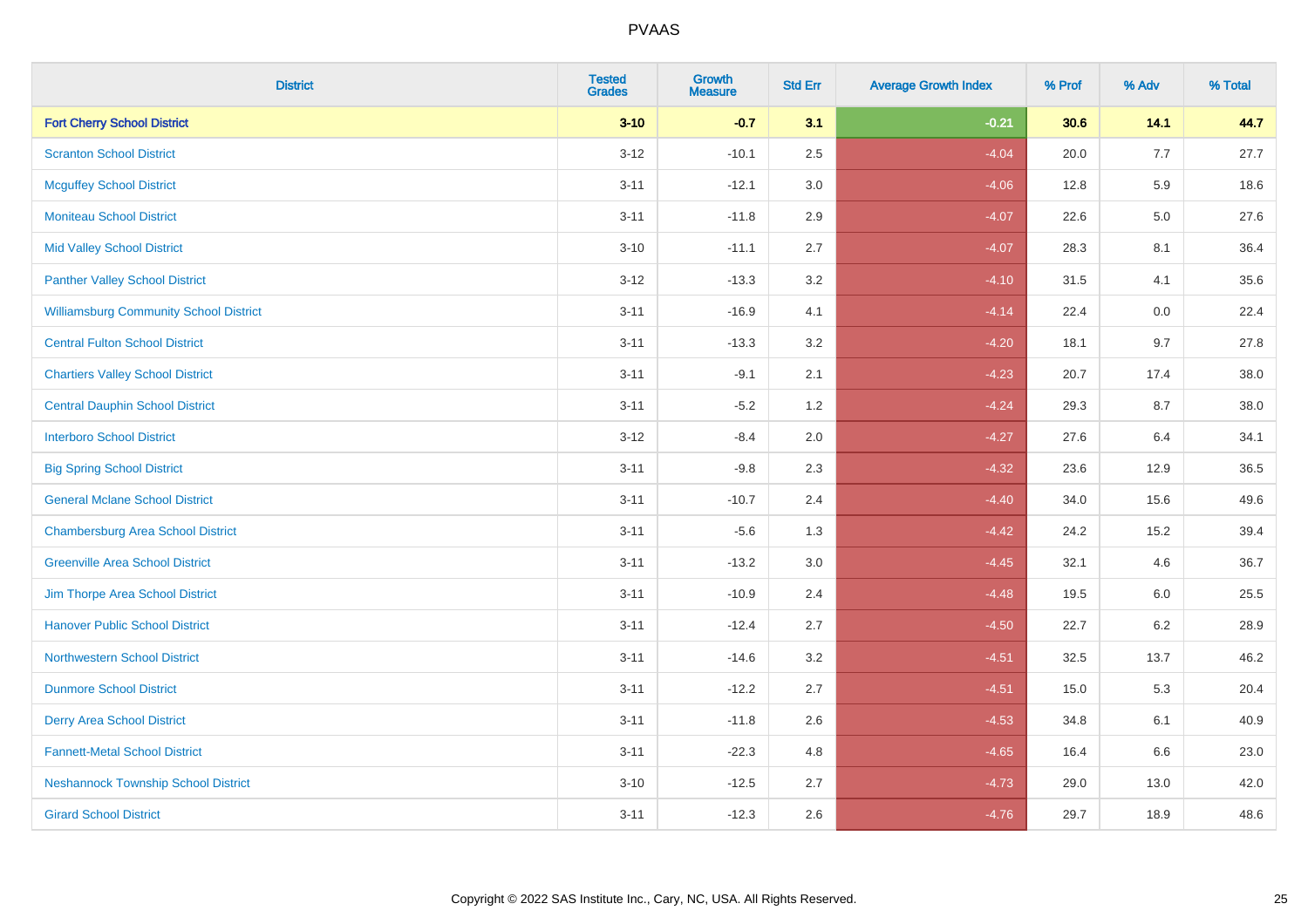| <b>District</b>                                    | <b>Tested</b><br><b>Grades</b> | <b>Growth</b><br><b>Measure</b> | <b>Std Err</b> | <b>Average Growth Index</b> | % Prof | % Adv   | % Total |
|----------------------------------------------------|--------------------------------|---------------------------------|----------------|-----------------------------|--------|---------|---------|
| <b>Fort Cherry School District</b>                 | $3 - 10$                       | $-0.7$                          | 3.1            | $-0.21$                     | 30.6   | 14.1    | 44.7    |
| Lehigh Valley Charter High School For The Arts     | $9 - 10$                       | $-11.8$                         | 2.5            | $-4.76$                     | 28.9   | 5.7     | 34.6    |
| <b>West Mifflin Area School District</b>           | $3 - 12$                       | $-11.9$                         | 2.5            | $-4.77$                     | 15.9   | 4.0     | 19.9    |
| <b>Chartiers-Houston School District</b>           | $3 - 10$                       | $-16.5$                         | 3.5            | $-4.79$                     | 26.3   | $6.6\,$ | 32.9    |
| <b>Executive Education Academy Charter School</b>  | $3 - 10$                       | $-14.6$                         | 3.0            | $-4.81$                     | 8.5    | 1.2     | 9.8     |
| <b>Trinity Area School District</b>                | $3 - 11$                       | $-8.7$                          | 1.8            | $-4.87$                     | 20.9   | 9.8     | 30.8    |
| Meyersdale Area School District                    | $3 - 11$                       | $-16.1$                         | 3.3            | $-4.94$                     | 20.3   | 5.8     | 26.1    |
| <b>East Lycoming School District</b>               | $3 - 11$                       | $-10.9$                         | 2.1            | $-5.08$                     | 22.5   | 8.2     | 30.8    |
| <b>Wilkes-Barre Area School District</b>           | $3 - 11$                       | $-12.4$                         | 2.4            | $-5.18$                     | 14.2   | 3.7     | 17.9    |
| <b>Bristol Township School District</b>            | $3 - 11$                       | $-7.4$                          | 1.4            | $-5.32$                     | 13.8   | 4.6     | 18.4    |
| Philadelphia Academy Charter School                | $3 - 11$                       | $-14.7$                         | 2.7            | $-5.42$                     | 21.6   | 3.9     | 25.5    |
| <b>Washington School District</b>                  | $3 - 11$                       | $-15.9$                         | 2.9            | $-5.44$                     | 12.9   | 1.7     | 14.7    |
| <b>Lincoln Park Performing Arts Charter School</b> | $7 - 11$                       | $-14.9$                         | 2.7            | $-5.45$                     | 39.3   | 8.9     | 48.2    |
| <b>Frazier School District</b>                     | $3 - 11$                       | $-18.9$                         | 3.4            | $-5.49$                     | 18.3   | 1.4     | 19.7    |
| <b>Aliquippa School District</b>                   | $3 - 11$                       | $-20.0$                         | 3.6            | $-5.54$                     | 1.7    | 0.0     | 1.7     |
| <b>Central Cambria School District</b>             | $3 - 11$                       | $-12.7$                         | 2.3            | $-5.61$                     | 19.4   | 7.4     | 26.9    |
| <b>Coatesville Area School District</b>            | $3 - 11$                       | $-9.5$                          | 1.6            | $-5.81$                     | 12.8   | 3.3     | 16.2    |
| <b>New Castle Area School District</b>             | $3 - 12$                       | $-13.6$                         | 2.3            | $-5.99$                     | 17.6   | 2.0     | 19.5    |
| <b>Kennett Consolidated School District</b>        | $3 - 11$                       | $-10.4$                         | 1.7            | $-6.27$                     | 28.7   | 14.0    | 42.7    |
| <b>Big Beaver Falls Area School District</b>       | $3 - 11$                       | $-17.9$                         | 2.8            | $-6.27$                     | 9.4    | 2.8     | 12.2    |
| <b>Hempfield Area School District</b>              | $3 - 12$                       | $-10.2$                         | 1.6            | $-6.37$                     | 28.1   | 19.2    | 47.3    |
| <b>York Co School Of Technology</b>                | $9 - 12$                       | $-10.9$                         | 1.6            | $-6.79$                     | 22.6   | 4.0     | 26.6    |
| <b>Greater Latrobe School District</b>             | $3 - 11$                       | $-14.1$                         | 2.0            | $-7.14$                     | 41.0   | 12.6    | 53.6    |